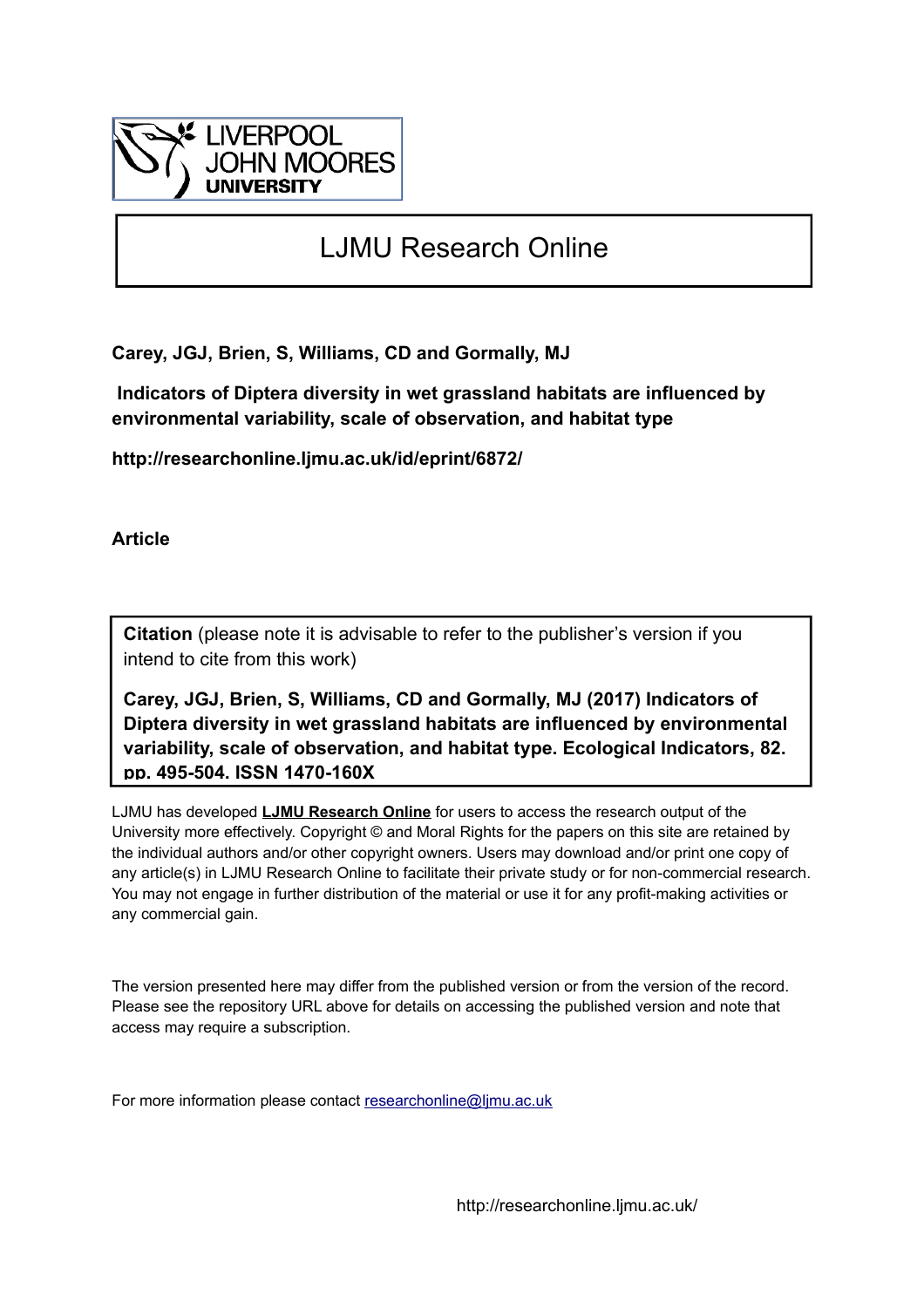| $\mathbf{1}$<br>$\overline{2}$ | Indicators of Diptera diversity in wet grassland habitats are influenced by environmental variability,<br>scale of observation, and habitat type. |
|--------------------------------|---------------------------------------------------------------------------------------------------------------------------------------------------|
| 3                              |                                                                                                                                                   |
| 4                              | John G.J. Carey <sup>a*</sup> , Shane Brien <sup>a</sup> , Christopher D. Williams <sup>b</sup> and Michael J. Gormally <sup>a</sup>              |
| 5<br>6                         | <sup>a</sup> Applied Ecology Unit, School of Natural Sciences, National University of Ireland Galway, Galway,<br>Ireland.                         |
| $\overline{7}$<br>8            | <sup>b</sup> School of Natural Sciences and Psychology, Liverpool John Moores University, Liverpool, United<br>Kingdom.                           |
| 9                              | *Author for correspondence (jgjcarey@gmail.com) 00353 91 492719                                                                                   |
| 10                             |                                                                                                                                                   |
| 11<br>12                       | <b>Highlights</b><br>Fine spatial scale analysis is required to investigate dipteran diversity in                                                 |
| 13                             | agri-ecosystems                                                                                                                                   |
| 14                             | The effectiveness of dipteran surrogate indicators is determined by wet grassland<br>$\bullet$                                                    |
| 15                             | category                                                                                                                                          |
| 16                             | The scale at which invertebrate diversity is assessed on farmland needs further                                                                   |
| 17                             | investigation                                                                                                                                     |
| 18                             | Marsh fly and hoverfly communities are highly congruent with nine other dipteran                                                                  |
| 19                             | families                                                                                                                                          |
| 20                             |                                                                                                                                                   |
| 21                             | 1. Abstract                                                                                                                                       |
| 22                             | In low intensity agri-ecosystems such as wet grassland habitats, the inclusion of invertebrates in                                                |
| 23                             | conservation assessments and monitoring is usually limited to charismatic groups such as bees or                                                  |
| 24                             | butterflies. However, wet grasslands support a wide range of inveterate groups, some of which may                                                 |
| 25                             | exhibit limited movement not generally represented by more mobile groups such as those typically                                                  |
| 26                             | examined. The use of surrogate species which exemplify broader invertebrate diversity has been                                                    |
| 27                             | suggested as a possible means of including these overlooked invertebrates (such as Diptera) in                                                    |
| 28                             | conservation planning within these habitats. Based on collections made by Malaise trap, we utilized                                               |
| 29                             | two families of Diptera (Sciomyzidae and Syrphidae) as indicators of a wider range of dipteran                                                    |
| 30                             | diversity (nine Diptera families identified to parataxonomic unit level [PUs]) in wet grassland                                                   |
| 31                             | habitats. We examined the role of environmental variability, spatial scale and habitat type on patterns                                           |
| 32                             | of cross-taxon congruence for all three assemblages. Both environmental correlation and community                                                 |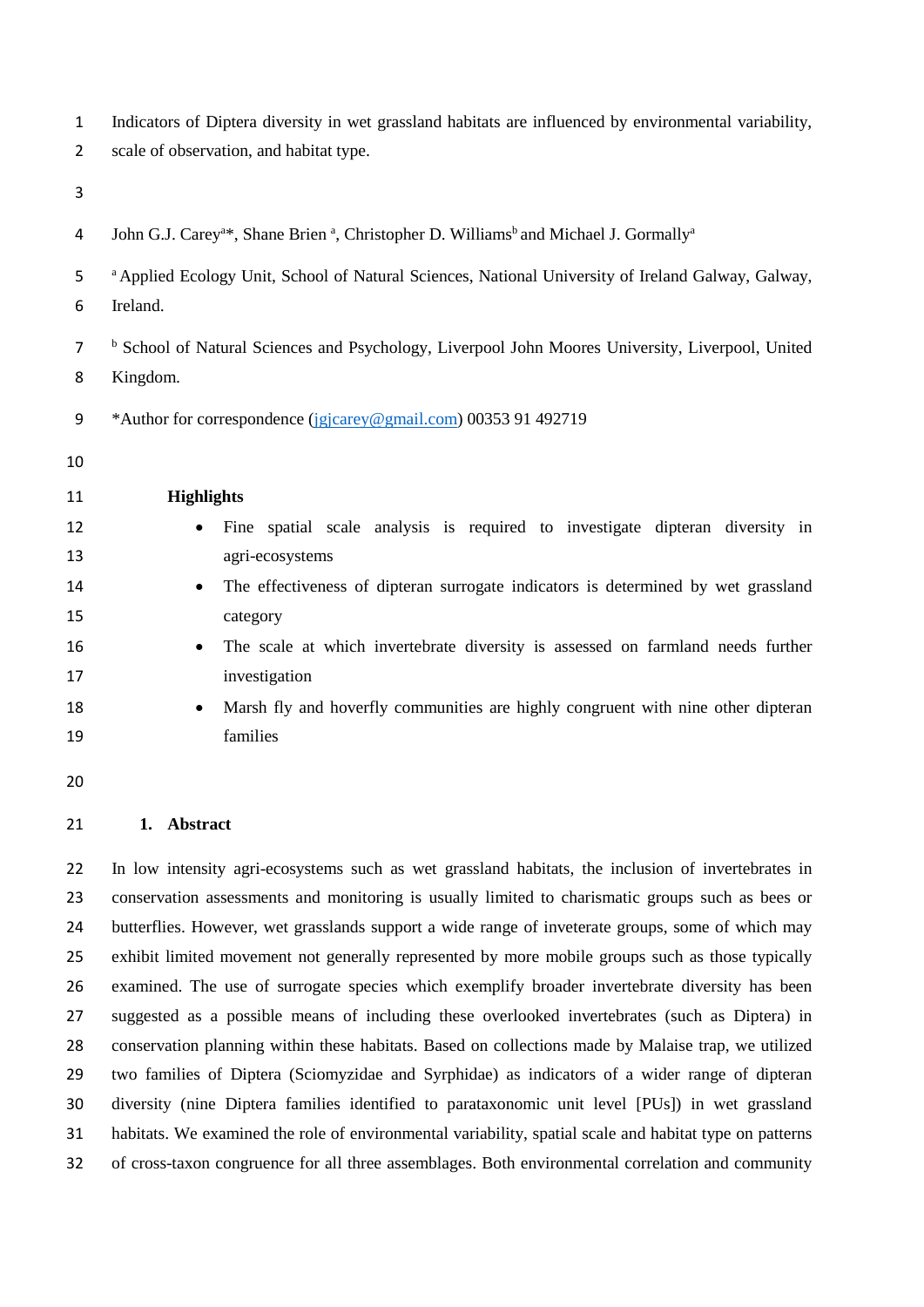congruence were significantly stronger among assemblages when examined at low spatial scales; highlighting the need to examine dipteran groups at scales untypical of current agri-environmental assessments; namely field and farm level. Furthermore, when wet grasslands were differentiated into two habitat categories (Sedge and Rush dominated grasslands), the significance of the community congruence increased markedly. This correlation was particularly strong between Sciomyzidae and PUs which demonstrated similar differentiation based on habitat type-implying that assemblages which exhibit comparable ecological partitioning are more likely to be useful surrogates of one another. Correlations between richness, abundance and Shannon's diversity were highly variable among groups, suggesting compositional analysis as the most appropriate examination of dipteran diversity for surrogacy studies. The results indicate that cross-assemblage congruence of Diptera is influenced by similarity of response to environmental variability, scale of observation, and examination of assemblages differentiated into appropriate habitat categories. The results illustrate the need to investigate invertebrate biodiversity surrogates at scales appropriate to the indicator groups and examine congruence among assemblages within specific habitat categories. Such an approach has the potential to maximise gamma diversity in areas where wet grasslands are under threat of intensification or abandonment.

Keywords: Biodiversity; Diptera; Sciomyzidae; Syrphidae; Parataxonomy; Community Congruence

#### **2. Introduction**

 European wet grassland habitats are typically low-intensity agricultural systems with semi-natural habitats which support a rich mosaic of plant and animal communities (Bignal, E.M. & McCracken, 1996; Bignal and McCracken, 2000; Billeter et al., 2008). While much of the conservation of lowland wet grassland is driven by botanical or ornithological interests, wet grasslands also sustain a high diversity of invertebrates (Drake, 1998; Hayes et al., 2015; Joyce and Wade, 1998; Maher et al., 2014). However, the difficulties associated with collecting comprehensive invertebrate data from habitats have contributed towards the continued limited inclusion of invertebrate groups in broad scale conservation planning and for monitoring conservation objectives (Cardoso et al., 2011). This is particularly relevant in a European agricultural context, where intensification and abandonment of traditional farming practices in areas such as wet grasslands is threatening biodiversity (Henle et al., 2008). The use of invertebrates in the designation and management of agricultural areas considered as being of a high nature value is usually limited (if included at all) to a few well known, easily identifiable, and often iconic groups such as butterflies or bees (Andersen et al., 2004). Other invertebrate groups such as Diptera are largely overlooked despite contributing significantly to the overall biodiversity of such habitats (Keiper et al., 2002).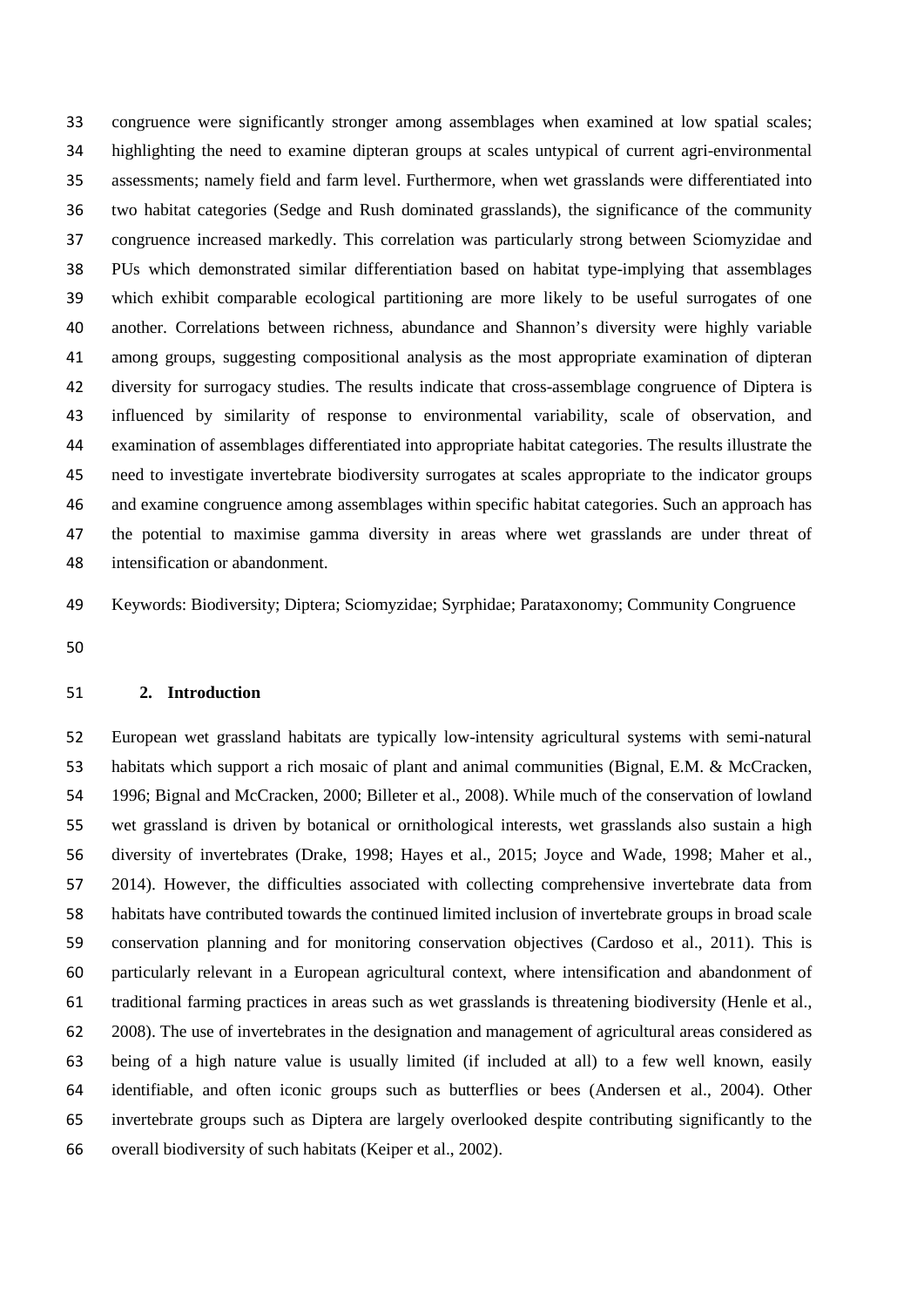While the need to include a wider suite of invertebrates in conservation strategies for wet grasslands makes ecological sense, the sheer abundance and diversity of groups such as Diptera are perceived as barriers to their inclusion in routine habitat assessments. Alternative approaches such as the use of selected invertebrate groups as biodiversity surrogates for a broader range of taxa has been suggested as a possible means of including invertebrates in conservation and monitoring programs (Anderson et al., 2011; Duelli et al., 1999; Duelli and Obrist, 2003; Hayes et al., 2015). Such biodiversity indicators generally include a well-studied taxon or group of taxa which are ubiquitous within the habitat of interest and can be easily collected and identified (Lindenmayer et al., 2000; McGeoch et al., 2002). A predetermined measure of the diversity of the selected indicator is then used to reflect the diversity of similar, or sometimes different, taxa. One such approach has been the examination of species richness congruence between indicator groups and the taxa they are deemed to represent (Duelli and Obrist, 2003; Moreno and Sánchez-rojas, 2007; Prendergast, 1997). However, the species richness approach is considered as having variable outcomes due to its dependency on the pairs of taxa under investigation and it provides little insight into overall species representation and composition (Su et al., 2004).

82 More recently, patterns of congruence derived from community similarity and/or the examination of similarity of community responses to environmental variability have been utilized as approaches to biodiversity surrogacy (Larsen et al., 2012; Paszkowski and Tonn, 2000; Rooney and Azeria, 2015; Rooney and Bayley, 2012; Su et al., 2004). A potential caveat with this method, however, is the effect of spatial scale of observation and habitat differentiation on congruence patterns. Invertebrate diversity may respond to spatial scales not typically considered in conservation strategies (Haslett and Salzburg, 1997; Weaver, 1995), and community composition can be influenced by microhabitat 89 changes across small scales that can have a marked effect on community structures (Cole et al., 2010). In wet grassland habitats, this may be further exacerbated by temporal changes such as periodic inundation in combination with grazing patterns (Carey et al., 2017; Maher et al., 2014; Ryder et al., 2005). Thus, the examination of invertebrate communities may need to be assessed at spatial scales untypical of those employed in conventional biodiversity assessments which are often linked to agri-environmental scheme evaluations at farm or field-level scales.

 The differentiation of habitats into categorical groups has also been shown to affect congruence patterns with anthropogenic disturbance and ecoregion having a noticeable influence on congruence measures (Ekroos et al., 2013; Myšák and Horsák, 2014; Rooney and Azeria, 2015; Rooney and Bayley, 2012). The selection of invertebrate biodiversity surrogates, therefore, needs to consider carefully determinants such as the distribution of the indicator taxa relative to the scale of the observation, response of the indicator to ecological variance, and possible ecological relationships between the indicator and the wider community it is chosen to represent (McGeoch, 1998; Paoletti, 1999).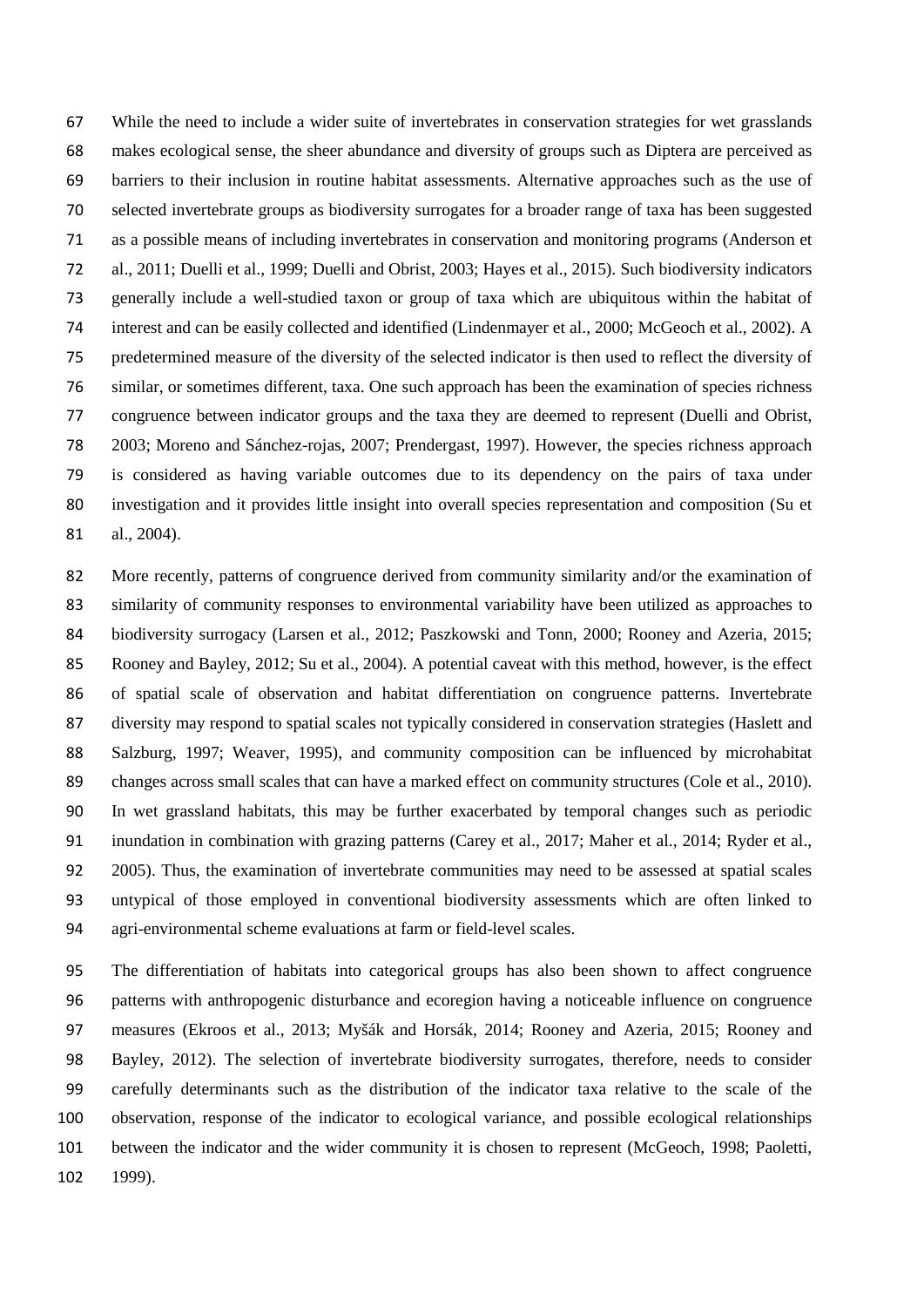In wet grassland habitats, adult Marshflies (Diptera: Sciomyzidae) are considered as potential bioindicators owing to their ubiquity and ease of capture (Carey and LeRoy et al., 2015; Knutson and Vala, 2011). However, they are known to have highly localised habitat fidelity and exhibit a markedly limited movement (Williams et al., 2010); factors which may restrict their usefulness as surrogates for broader dipteran diversity if the scale of observation utilized is greater than that which accurately reflects their distribution. In contrast to this, adult Hoverflies (Diptera: Syrphidae) are considered suitable bioindicators in agricultural systems (Burgio and Sommaggio, 2007) but are vagile in nature with adults capable of foraging over long distances (Sommaggio, 1999). The use of either of these groups as invertebrate biodiversity surrogates is therefore dependent on the similarity of their response to factors such as spatial scale and habitat differentiation relative to the broader invertebrate diversity for which they are selected to be a proxy

 Along with these considerations, the identification of multiple and diverse groups such as Diptera to species level usually requires expertise and time which is not readily available in the context of typical designation or monitoring timeframes. Suggested alternatives to this impediment include attempting to rapidly identify several groups of invertebrates using less traditional taxonomic methods (Cardoso et al., 2011). Rapid biodiversity assessment techniques such as parataxonomy (morphospecies) as described by Oliver et al. (1993) utilizes an approach whereby individuals with similar external morphological traits are grouped together as typological units or Parataxonomic Units (PUs) without the use of taxonomic keys. This work can be carried out by individuals with minimal taxonomic training and possibly even through public participation initiatives such as citizen science (Casanovas et al., 2014). Though the method is subject to debate regarding its effectiveness (Thorsten-Krell, 2004; Ward and Stanley, 2004), when executed with caution, and subject to some level of taxonomic verification, it can be utilized to give ecologically relevant outcomes (Cotes et al., 2009; Obrist and Duelli, 2010; Oliver and Beattie, 1996; Ward and Stanley, 2004). Studies of Diptera in wet grasslands which have utilized the two approaches (taxonomic and parataxonomic) have generally focused on richness correlations of all Diptera and not examined community similarity (Hayes et al., 2015; Ryder et al., 2005). Though useful patterns can be derived from such data, especially in terms of family richness and abundances, a more in-depth investigation of a smaller number of dipteran families using more prolonged sampling and intensive sorting methods might be more insightful (Frouz, 1999).

 Given that Sciomyzidae and Syrphidae fulfil the criteria for suitable bioindicators as outlined by McGeogh (1998), we compared measures of their diversity with a broader assemblage of nine Diptera families identified using parataxonomy. By examining agreement among groups in terms of environmental responses we were able to identify the role that environmental factors play in determining community structure of different dipteran assemblages. We also conducted a hierarchical sampling regime from two wet grassland habitat types (Rush dominated and Sedge dominated wet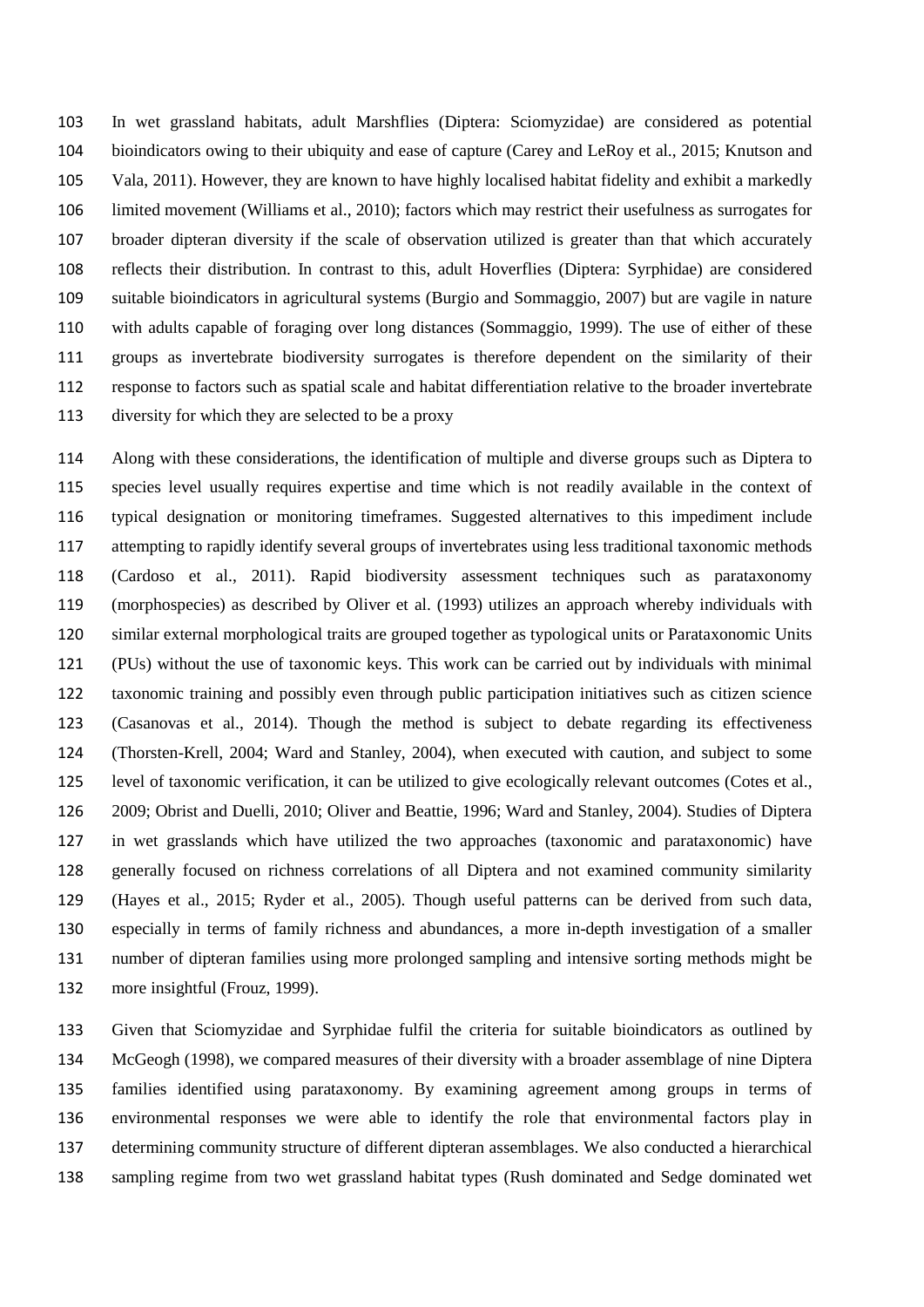grasslands) based on samples from individual traps or samples from traps from the same sample patch pooled together. We investigated the role that spatial scale and habitat type played in determining patterns of congruence among the three assemblages (Sciomyzidae, Syrphidae and dipteran PUs) using a range of tests.

Our principal objectives were to:

- 144 1. Examine patterns of environmental correlation between the groups at two spatial scales (Trap level and Patch level)
- 2. Determine whether cross-taxon congruence among groups was affected by scale of observation
- 3. Investigate the role that habitat type plays in contributing to patterns of cross-assemblage congruence

 The results of this investigation are discussed in the context of selecting suitable invertebrate biodiversity indicators within high nature value agri-ecosystems such as wet grasslands.

#### **3. Materials and Methods**

# **2.1 Study area**

 This investigation was undertaken in the west of Ireland in wet grassland habitats defined according to Fossitt (2000). For inclusion in this classification, grass, rush or small sedge cover needs to exceed 50% and broadleaf herbs, reeds and larger sedges should not dominate i.e. must be <50%. The broadleaf herb component should also be relatively evenly divided between drier grassland and wetland species. We selected five each of two sub-categories of wet grassland based on their dominant vegetation type i.e. wet grasslands dominated by rushes (Family Juncaceae) and wet grasslands dominated by sedges (Family Cyperaceae). All wet grassland sites in this study were actively managed for livestock grazing and were not subject to intensive cutting regimes or application of fertilizers.

#### **2.2 Diptera sampling and determination**

164 Diptera sampling was undertaken between May  $1<sup>st</sup>$  and September  $4<sup>th</sup>$  2014 using black Malaise traps of Townes design (Townes, 1972). Two traps were placed 20m apart in homogeneous patches of vegetation and away from obvious topographical features such as drainage ditches, wet flushes, hedgerows etc. This method was employed to maximise Diptera collections from within the sample patch rather than as a result of movement between habitats or due to the presence of any obvious ecotonal changes (Carey et al., 2017). Collection heads containing a 70% ethanol solution were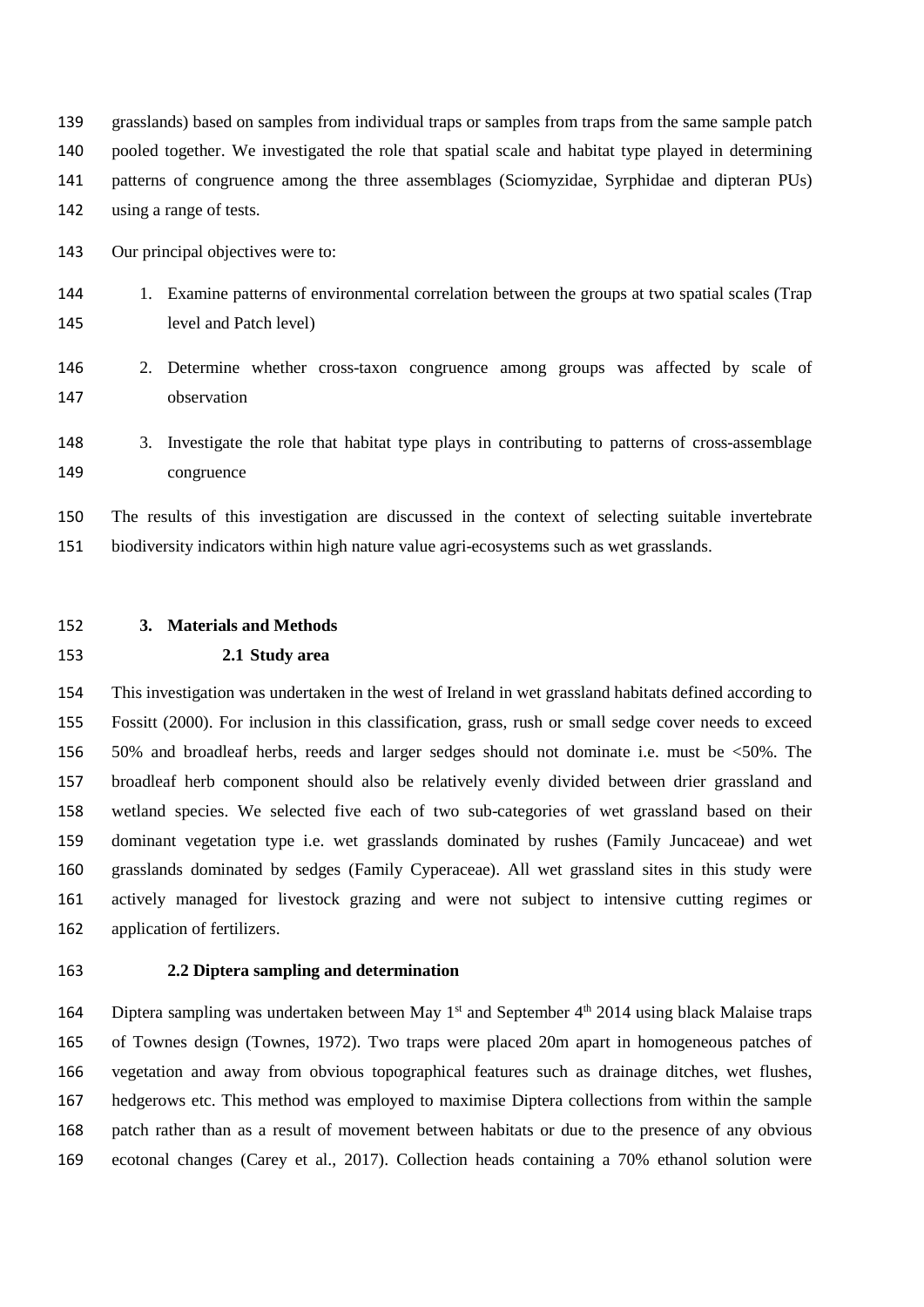positioned in a southerly direction and were collected every 14 days. A portable electric fence was operated to protect the traps from interference by livestock, and vegetation within the enclosure was intermittently shortened and removed to maintain trap efficacy and replicate conditions outside the fenced area. Eleven families of adult Diptera were selected for analysis based on their ease of identification to family level, ubiquity within the habitat, and previous recommendations for use as bioindicators of wetland habitats (Hayes et al., 2015; Speight, 1986). These families were the Dolichopodidae, Empididae, Hybotidae, Limoniidae, Pipunculidae, Scathophagidae, Sciomyzidae Stratiomyidae, Syrphidae, Tabanidae, and Tipulidae.

 Sciomyzidae and Syrphidae were utilized as the principal biodiversity indicators and identified to species level using Rozkošný (1987) and Vala (1989) for sciomyzids and Ball & Morris (2013) and Stubbs & Falk (2002) for syrphids. The remaining nine families were identified using parataxonomy, a rapid biodiversity assessment method. Non-specialist individuals (undergraduate students hereafter referred to as parataxonomists) utilized a simplified character key derived from Oosterbroek (2007) and Unwin (1981) to assist them in the removal of the remaining nine families from bulk samples. Subsequent to initial sorting to family level, the specimens were categorised into parataxonomic units (PUs) based on their external morphological features without the use of keys (Oliver and Beattie, 1996, 1993). Each newly assigned PU was digitally photographed and the image inserted into a shared data base allowing each parataxonomist access to the image for referral. The initial voucher specimen was preserved in 100% ethanol for determination to species level by taxonomists. These voucher specimens were utilized to determine the level of 'splitting' whereby a taxonomic species was split into two or more PUs. Oliver and Beattie (1996) recommend that a random subset of ~30 individuals from each PU is also maintained (as vouchers) to determine the degree of 'lumping' i.e. when two or more taxonomic species are classed within the same PU. Our study opted to exclude this verification as it would have entailed the identification of over 3000 individual specimens by taxonomists. Instead, only the original voucher specimens were identified by specialists and, therefore, only species splitting and not lumping was accounted for. Omitting the 'lumping' protocol due to time constraints is likely to have led to underestimations of species richness, but was countered by the speed of the species determination by specialist taxonomists who needed to verify ~30 times less specimens. This effectively maximised taxonomic input by minimising effort; an important consideration due to the increasingly limited availability of taxonomic specialists (Cardoso et al., 2011) and requirement for rapid assessments of biodiversity in line with typical conservation strategies. The original inventory was then subjected to changes based on the species determinations and the corrected PU data utilized for analysis. The percentage of splitting error for each PU family was reported according to Oliver and Beattie (1996).

# **2.3 Environmental data**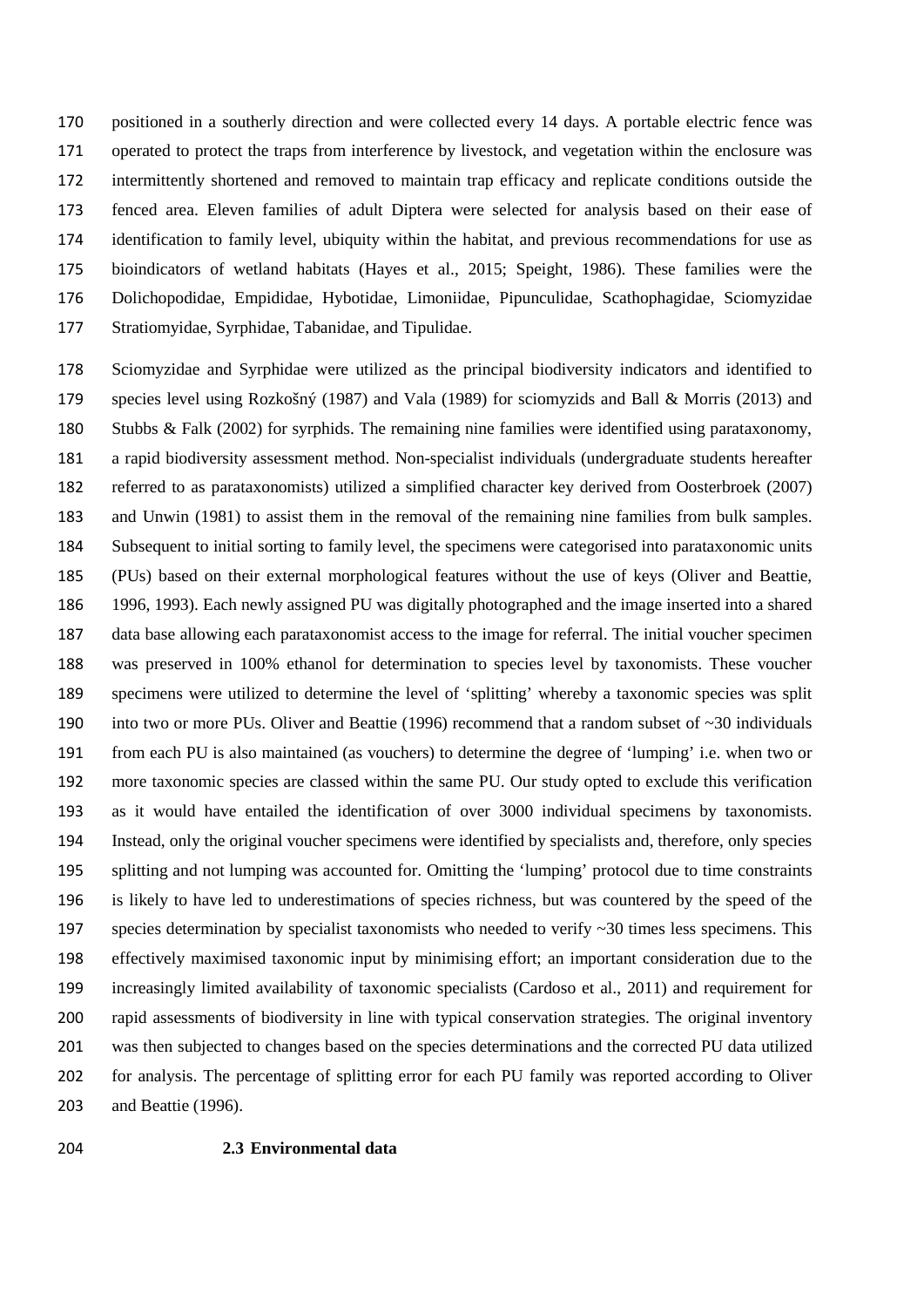A series of environmental variables was recorded at each site throughout the collection period and mean values calculated. These included vegetation height as well as the percentage cover of grasses, sedges, rushes, moss, moribund material, broadleaf herbs and bare ground. Each of the variables was estimated using five 50 x 50 cm quadrats placed randomly within 10m of each Malaise trap location and within the homogeneous vegetation patch. Soil samples were extracted from the same random sampling areas and mean pH, soil carbon content, and soil moisture were analysed (Anon, 1990). The depth of standing water at each site was recorded in the October following trap removal and prior to any extensive winter inundation which would have rendered water depth measurements unsafe.

# **2.4 Data analysis**

214 Prior to multivariate analysis invertebrate abundance data was  $log_{10}(x+1)$  transformed to reduce the influence of numerically dominant species and to approximate multivariate normality. Species which were considered outliers (>2.0 standard deviations) using the Sørensen distance measure were also removed (McCune and Mefford, 2011). Environmental data (with the exception of soil pH) was 218 arcsine square root transformed or  $log_{10}(x+1)$  transformed to improve linearity and to approximate 219 normality (McCune and Mefford, 2011).

 Non-metric multidimensional scaling (NMS) ordinations (McCune and Grace, 2002) of samples was undertaken using the Sørensen distance in PC-Ord v.6 (McCune and Mefford, 2011). Samples which 222 were identified as extreme outliers with standard deviations > 3.0 using the Sørensen distance measure were removed prior to NMS ordination. We utilized 250 runs of real data to 250 runs with randomised data to determine the number of significant axes. An orthogonal principal axis output was selected for each NMS to illustrate maximum community variation along axis 1. Environmental data were utilized 226 as a second explanatory matrix and variables with Pearson  $r^2$  values  $>0.2$  overlain as a bi-plot (McCune and Mefford, 2011). Multi-Response Permutation Procedures (MRPP), which are non-parametric procedures for the testing the hypothesis of no difference between two groups, were utilized to examine for significant differentiation between habitat types based on the species/PU composition of each assemblage (McCune and Mefford, 2011).

 A Principal Components Analysis (PCA) with a cross products matrix based on correlation was utilized to evaluate the environmental data. MRPP was also utilized to examine habitat differentiation based on PCA results. The PC1 score obtained from this analysis was used to rotate the NMS ordination of each assemblage to ensure a standard alignment for comparisons between community structure and NMS axes. Such rotation does not alter the relative position of each sample in species space and allows for comparison between assemblages (McCune and Mefford, 2011; Rooney and Bayley, 2012). Subsequent to rotation, we examined the response of the three assemblages to environmental variables by comparing the Pearson correlation coefficients of each significant axis derived from the NMS using Spearman Rank correlations in PAST (Hammer et al., 2001). All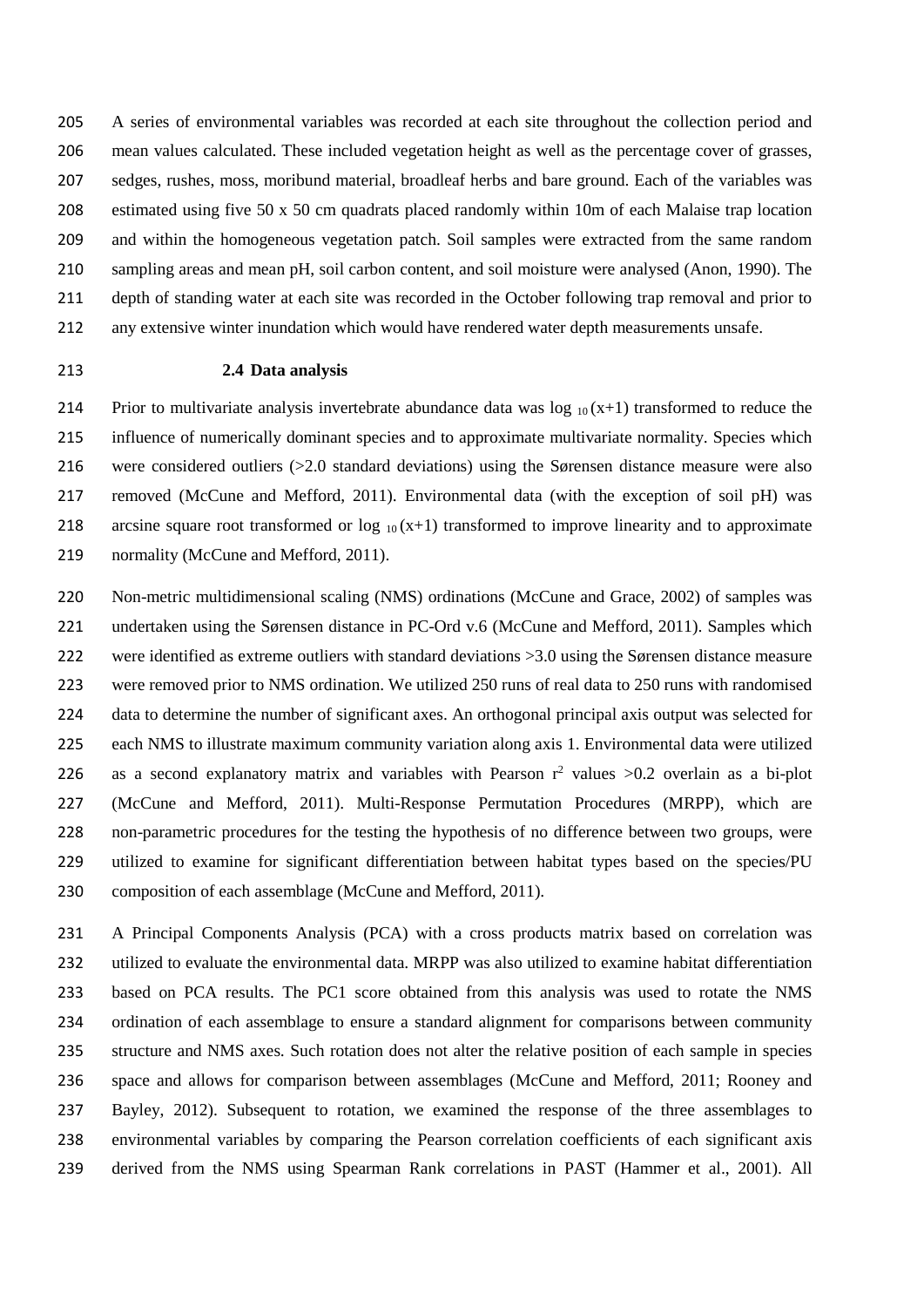responses were considered at trap scale (each individual Malaise trap [n=20]) and patch scale (where 241 data from pair-wise traps from the same vegetation patch were combined  $[n=10]$ .

 We compared changes in assemblage structure within fields (i.e. between pair-wise traps) using the Sørensen similarity as a measure of differentiation between pair-wise traps. Similarity scores obtained for each assemblage were compared using linear correlation (Pearson's R) to investigate whether patterns of differentiation between pair-wise traps was congruent between assemblages. For each assemblage, we also tested the relationship between the level of community similarity between pair-wise traps and the differentiation of environmental variables between pair-wise traps using Spearman Rank correlations in PAST (Hammer et al., 2001).

 Community congruence between indicator groups was tested using Partial Mantel tests controlling for geographical and environmental autocorrelation using Sørensen distance measures for species/PU data and Euclidean distance measure for control matrices (McCune and Mefford, 2011). Partial Mantel tests were carried out across all samples, at two spatial scales (patch and field), and within habitat types at trap scale using PC-Ord V.6.

 Sciomyzidae, Syrphidae and PU richness from each sample was calculated as a proportion of the total richness of each assemblage across all sample sites (Finch and Löffler, 2009). Shannon's entropy (previously known as Shannon's diversity) was utilized as a measure of the diversity of each assemblage (Ellison, 2010; Jost, 2007), along with raw abundance values. We utilized Spearman rank correlations to investigate patterns of cross-taxon congruence of each of these values using PAST 259 (Hammer et al., 2001). Correlations were investigated at two spatial scales (Trap scale [n=20], Patch 260 scale  $[n=10]$ ) and within habitat types (rush or sedge dominated sites) at trap scale  $(n=10)$ .

# **5. Results**

# **5.1. General results**

 A total of 105,666 individuals from eleven families of Diptera were collected from the sampling sites and subjected to taxonomic or parataxonomic identification. Sciomyzidae (1,975 individuals) and Syrphidae (9,568 individuals) were determined to species level with 34 and 72 species identified, respectively. This represents 53% of Sciomyzidae and 40% of Syrphidae from the Irish fauna (Chandler et al., 2008).

 A total of 105 parataxonomic units were identified from the nine remaining Diptera families. Once splitting had been accounted for, this was reduced to 85 with an overall percentage splitting error of 24% (Table 1). Dolichopodidae (Long-legged flies) represented the most abundant family (45,337) with Stratiomyidae (Soldierflies) contributing the least number of individuals (685). Scathophagidae (Dung flies) showed the highest percentage splitting error of PU allocation owing to the markedly different body size and colouration attributed to the yellow dung fly (*Scathophaga stercoraria* L.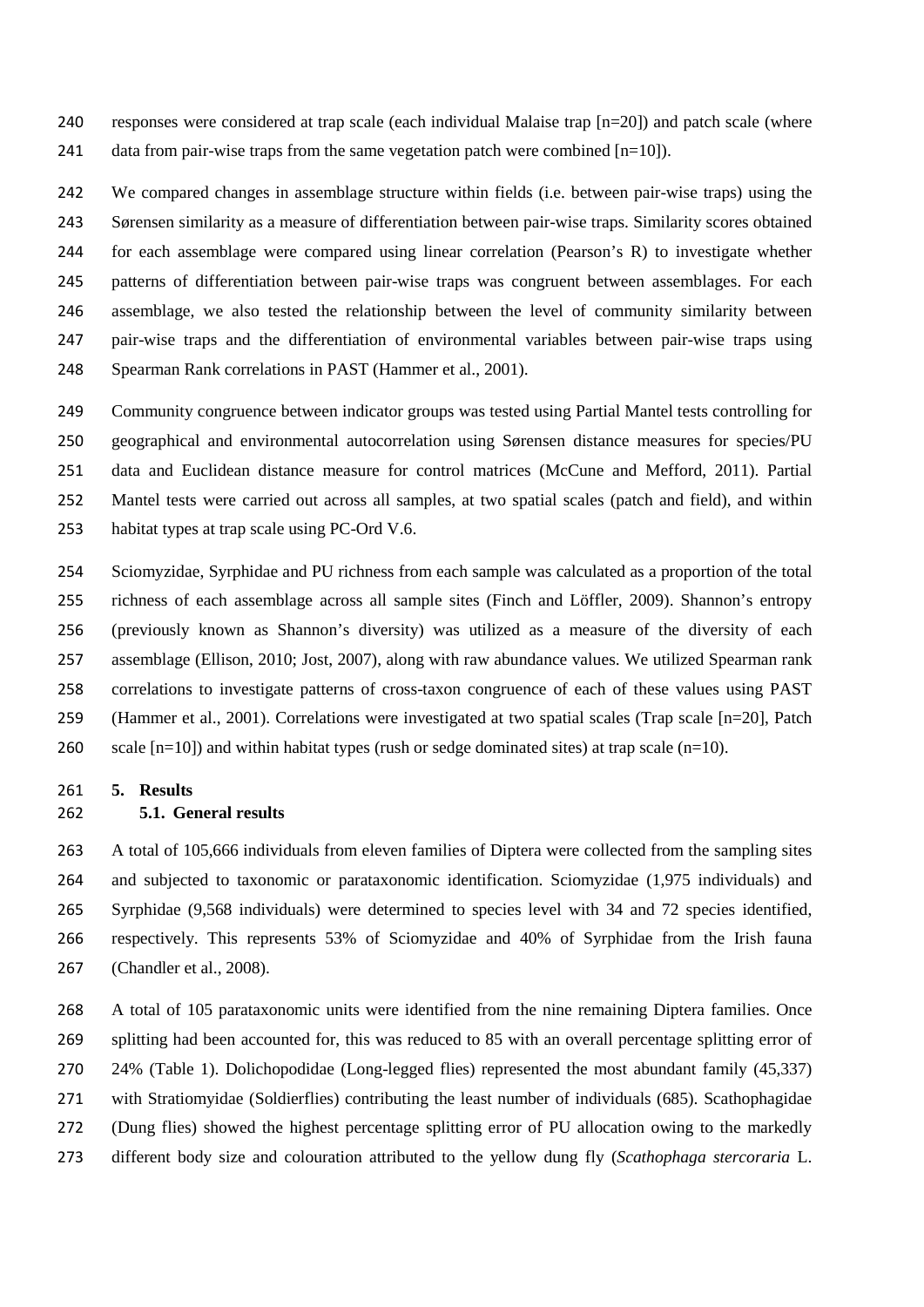- 274 1758). Pipunculidae (Big-headed flies) showed the lowest level of splitting error, though it is likely 275 that 'lumping' of species occurred in the allocation of PUs to this family owing to marked similarity
- 276 among sibling species.
	- 277 Table 1: Number of individuals, species, and Parataxonomic units (PUs) per Diptera family. The
	- 278 percentage splitting error refers to the proportion of splitting within each family whereby a species
	- 279 was classified as more than one PU by parataxonomists.

| Family (Individuals)   | Number of species | Number of PU <sub>s</sub> | % splitting error |  |  |
|------------------------|-------------------|---------------------------|-------------------|--|--|
| Dolichopodidae (45337) | 15                | 17                        | 13                |  |  |
| Limoniidae (13796)     | 14                | 15                        | 7                 |  |  |
| Empididae (11987)      | 15                | 18                        | 20                |  |  |
| Scathophagidae (8933)  | 7                 | 14                        | 100               |  |  |
| Hybotidae (6098)       | 12                | 13                        | 8                 |  |  |
| Pipunculidae (3129)    | 4                 | 4                         | $\theta$          |  |  |
| Tabanidae (2820)       | 3                 | 4                         | 33                |  |  |
| Tipulidae (1338)       | 5                 | 8                         | 60                |  |  |
| Stratiomyidae (685)    | 10                | 12                        | 20                |  |  |
| Overall                | 85                | 105                       | 24                |  |  |

280

# 281 **5.2. Response to environmental variability**

 NMS ordinations of samples in species/PU-space produced three dimensional solutions which explained >80% of the variation for each assemblage (Sciomyzidae 86.0%, Syrphidae 84.3%, PUs 284 80.4%). Environmental variables with a Pearson  $r^2$  score of  $>0.2$  are shown as bi-plots (Figure 1). Stress levels for each ordination were all <11.5 with values of ~10 are considered suitable for reasonable interpretation (McCune and Mefford, 2011). Multi-response permutation-procedure (MRPP) analysis showed significant differences between the two habitat types for all three assemblages using the Sørensen distance measure. PUs showed the most significant differentiation 289 between habitat types (A=0.080,  $P=3 \times 10^{-5}$ ), followed by Sciomyzidae (A=0.062,  $P=6 \times 10^{-4}$ ) and then Syrphidae (A=0.030, *P*=0.027).

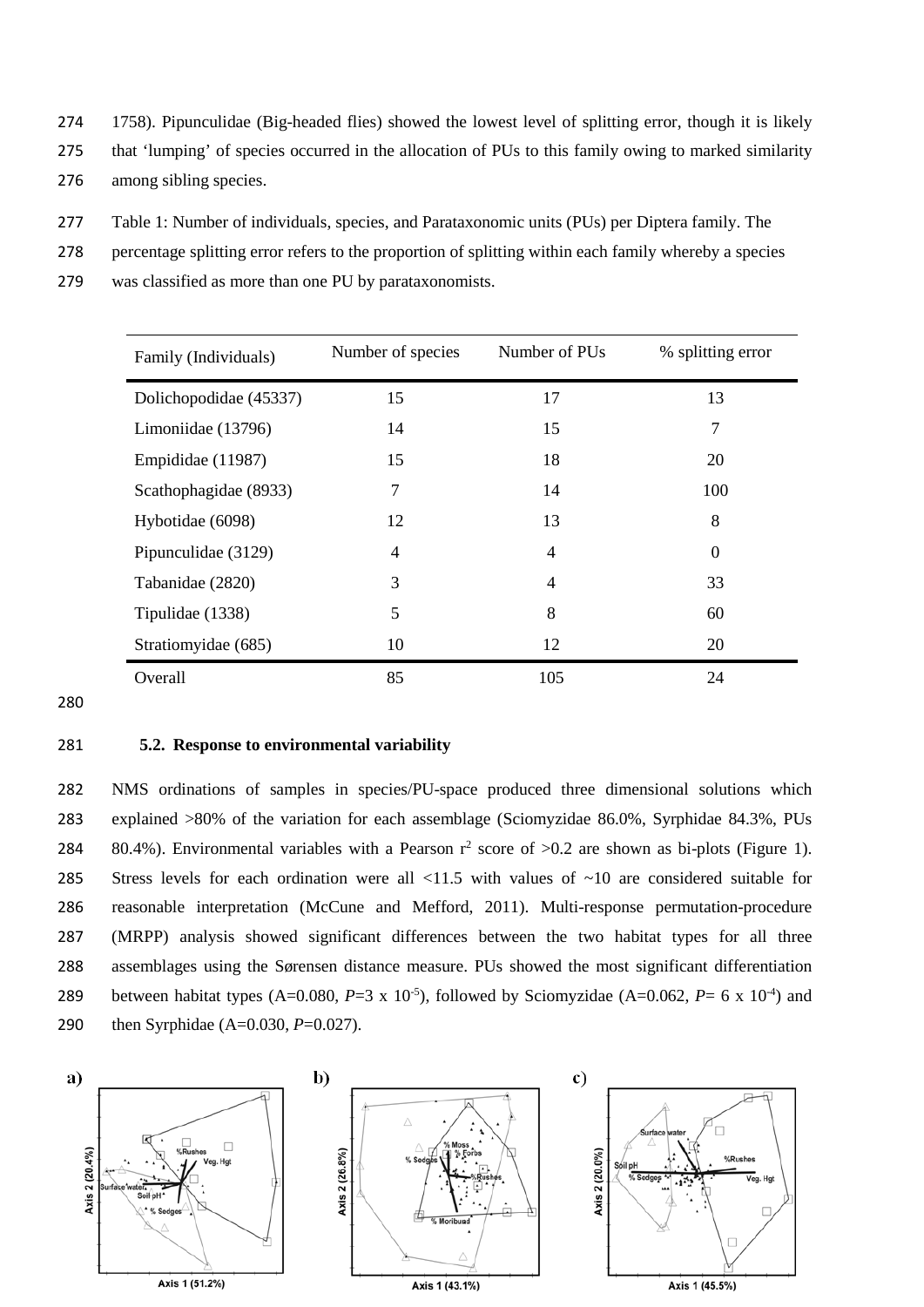Figure 1: NMS ordinations of samples in species/PU space. Environmental variables with  $r^2$  values  $>0.2$  are shown as bi-plots. The principal orthogonal axes are shown with the percentage of variation associated with each axis. Samples are shown as open squares (rush dominated wet grassland) and open triangles (sedge dominated wet grassland), species/PUs as black triangles. **a)** Sciomyzidae, **b)** Syrphidae and **c)** and PUs. Only axes 1 & 2 are illustrated which explain a cumulative variation of: Sciomyzidae (71.6%), Syrphidae (69.9%); PUs (65.5%). Habitat types were significantly different 298 using MRPP analysis for all three groups **a**) A=0.062,  $P = 6 \times 10^{-4}$  b) A=0.030,  $P=0.02700$  **c**)  $A=0.080, P=3 \times 10^{-5}$ .0

 Principal components analysis of environmental variables showed that PC1 explained 35.4% of the variance between samples (Figure 2). MRPP analysis confirmed that habitats were significantly 302 different from one another based on environmental data  $(A=0.249, P=2 \times 10^{-5})$ . The scores from PC1 were utilized to rotate the NMS ordinations for examination of cross-assemblage agreement based on environmental correlations. All three assemblages showed significant correlations based on NMS axis one irrespective of spatial scale of observation (Table 2). At trap scale (n=20), Sciomyzidae and Syrphidae showed significant correlations across all axes. This was reduced to the first two axes at patch scale. PUs showed significant correlations with the other groups only on axis one. It is worth noting that the negative correlation between Syrphidae and PUs is likely an artefact of the rotation of the NMS using only PC1 scores (Rooney and Bayley, 2012).



 Figure 2: Principal Components Analysis of sampling patches showing the environmental variables most strongly associated with PC1. Samples are differentiated into habitat type (Rush wet grassland: open squares; sedge wet grassland: open triangles). Habitat types were significantly different based on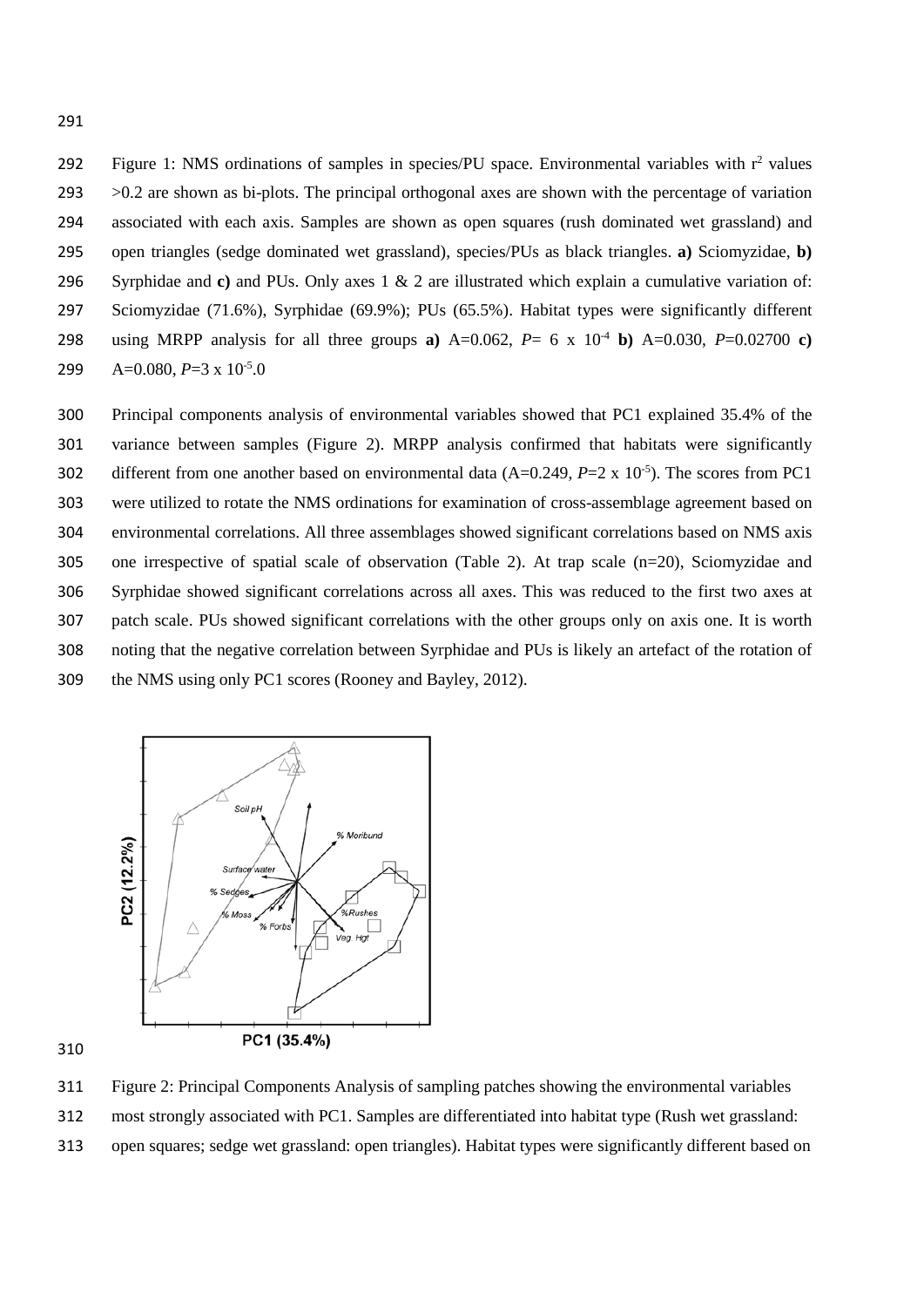| 314 | MRPP analysis $(A=0.249, P=0.00002)$ . Arrows with no associated environmental variable were |
|-----|----------------------------------------------------------------------------------------------|
| 315 | associated with PC2.                                                                         |
| 316 |                                                                                              |
| 317 |                                                                                              |
| 318 |                                                                                              |
| 319 |                                                                                              |
| 320 |                                                                                              |
| 321 |                                                                                              |
| 322 |                                                                                              |
| 323 |                                                                                              |
| 324 |                                                                                              |
| 325 |                                                                                              |
| 326 |                                                                                              |

# 327 Table 2: Environmental correlations (Spearman's r) between dipteran assemblages based on the axes

|                         | Axis 1       |              |              | Axis 2                                                                                       |              |              | Axis 3                   |           |              |  |
|-------------------------|--------------|--------------|--------------|----------------------------------------------------------------------------------------------|--------------|--------------|--------------------------|-----------|--------------|--|
|                         | Sciomyzidae  | Syrphidae    | PUs          | Sciomyzidae                                                                                  | Syrphidae    | PUs          | Sciomyzidae              | Syrphidae | PUs          |  |
| Trap scale<br>$(n=20)$  |              |              |              |                                                                                              |              |              |                          |           |              |  |
| Sciomyzidae             | $\mathbf{1}$ |              |              | $\mathbf{1}$                                                                                 |              |              | 1                        |           |              |  |
| Syrphidae               | $0.73**$     | $\mathbf{1}$ |              | $0.65*$                                                                                      | $\mathbf{1}$ |              | $\mathbf{1}$<br>$0.73**$ |           |              |  |
| PUs                     | $0.98***$    | $0.70**$     | $\mathbf{1}$ | $-0.01$                                                                                      | $-0.53$      | $\mathbf{1}$ | $-0.38$                  | $-0.07$   | $\mathbf{1}$ |  |
| Patch scale<br>$(n-10)$ |              |              |              |                                                                                              |              |              |                          |           |              |  |
| Sciomyzidae             | $\mathbf{1}$ |              |              | $\mathbf{1}$                                                                                 |              |              | $\mathbf{1}$             |           |              |  |
| Syrphidae               | $0.85***$    | $\mathbf{1}$ |              | $0.79**$                                                                                     | $\mathbf{1}$ |              | 0.07                     | 1         |              |  |
| PUs                     | $0.76**$     | $0.73**$     | $\mathbf{1}$ | $-0.49$                                                                                      | $-0.80**$    | 1            | $-0.13$                  | $-0.05$   | 1            |  |
| 328                     |              |              |              | of the NMS ordinations rotated by PCA score. $(P<0.05^*$ , $P<0.01^{**}$ , $P<0.001^{***}$ ) |              |              |                          |           |              |  |
| 329                     |              |              |              |                                                                                              |              |              |                          |           |              |  |
| 330                     |              |              |              | 5.3. Community similarity between pair-wise traps                                            |              |              |                          |           |              |  |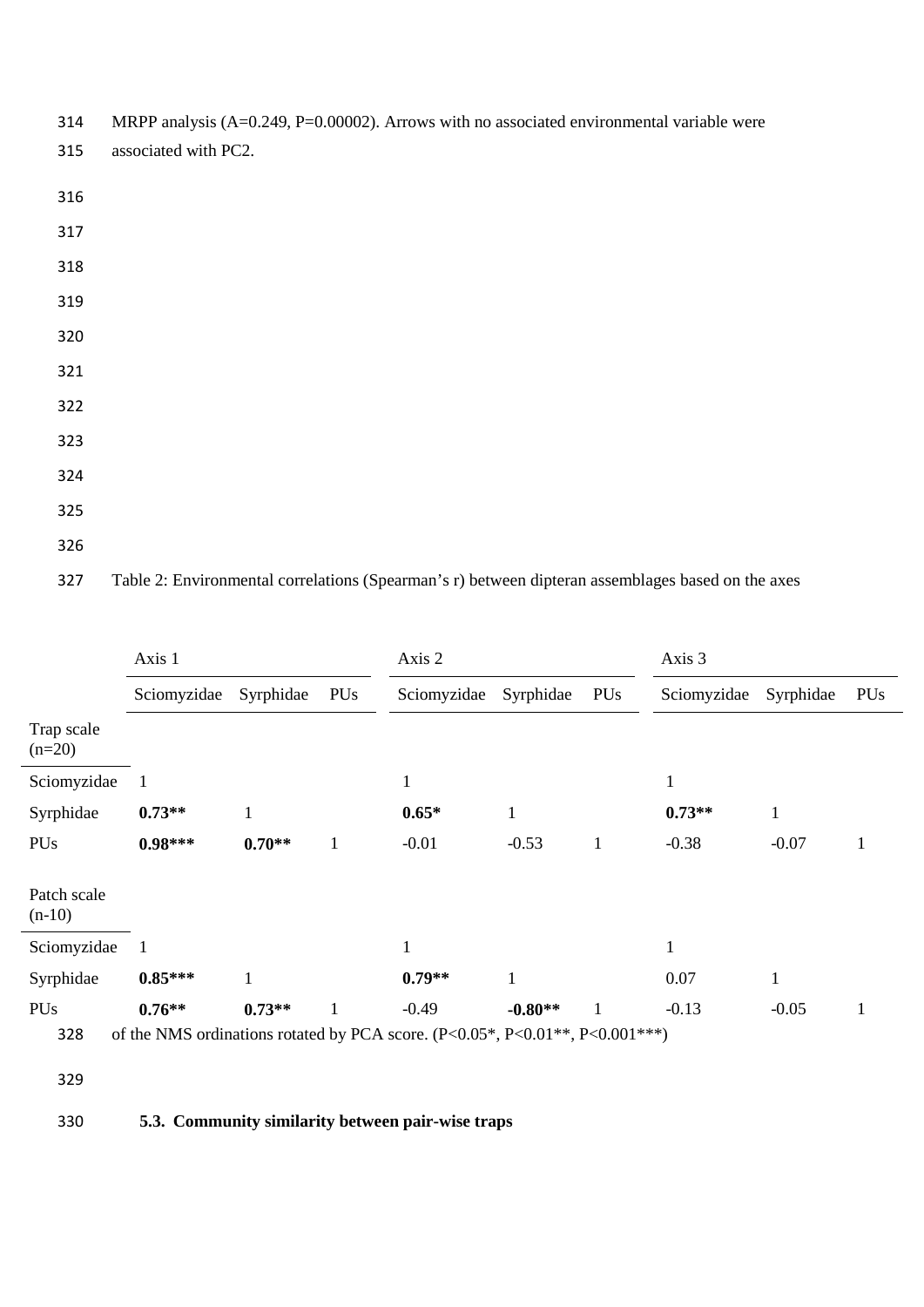Sciomyzidae and PUs showed a significant relationship in terms of how their assemblages responded to differentiation between pair-wise traps i.e. increased dissimilarity between pair-wise traps was 333 congruent among both assemblages  $(r^2 \t 0.84, P=0.002)$  (Figure 3). None of the measured environmental variables were significantly correlated with changes in community similarity of Sciomyzids or PUs between pair-wise traps i.e. none of the measured variables appeared to significantly affect differences in community structure between traps from the same patch. Syrphidae 337 were not significantly correlated with Sciomyzidae ( $r^2$  -0.23, *P*=0.470) or PUs ( $r^2$ -0.17, *P*=0.063) in terms of similarity of community differentiation between pair-wise traps. However, differentiation of Syrphidae between pair-wise traps was significantly correlated with differences in the percentage cover of broadleaf herbs between pair-wise traps (Spearman's r 0.82, *P*=0.004); a relationship that was not significant for Sciomyzidae or PUs.



343<br>344 Figure 3: Linear regression illustrating the congruence of changes in assemblage structure between pair-wise traps using the Sorensen distance measure. Increasing values are indicative of greater dissimilarity. **a**) Sciomyzidae and PUs were significantly correlated  $(r^2 0.84, P=0.002)$ , **b**) Syrphidae 347 and PUs  $(r^2 -0.17, P=0.0630)$   $(r^2 -0.23, P=0.470)$  and **c**) Syrphidae and Sciomyzidae  $(r^2 -0.23, P=0.470)$ *P*=0.470) were not significantly correlated.

# **5.4. Cross-assemblage congruence**

 Mantel R values were weak but significant between Sciomyzidae and PUs across all samples but only at trap level (Table 3). This relationship was maintained even when geographic and environmental autocorrelation was controlled for. There was also a significant relationship between Syrphidae and PUs at trap scale but this was not maintained when either geographic or environmental autocorrelation was controlled for. There were no significant correlations between any of the three assemblages at patch level. When correlations among assemblages were examined within habitat types, Sciomyzidae and PUs were significantly congruent within both habitats (Table 4) even when geographic and environmental autocorrelation were controlled for. Sciomyzidae were also significantly correlated with Syrphidae in both habitats, however, in the sedge habitats this was a result of geographic and/or environmental co-response i.e. trap proximity or similarity of environmental variables at the trap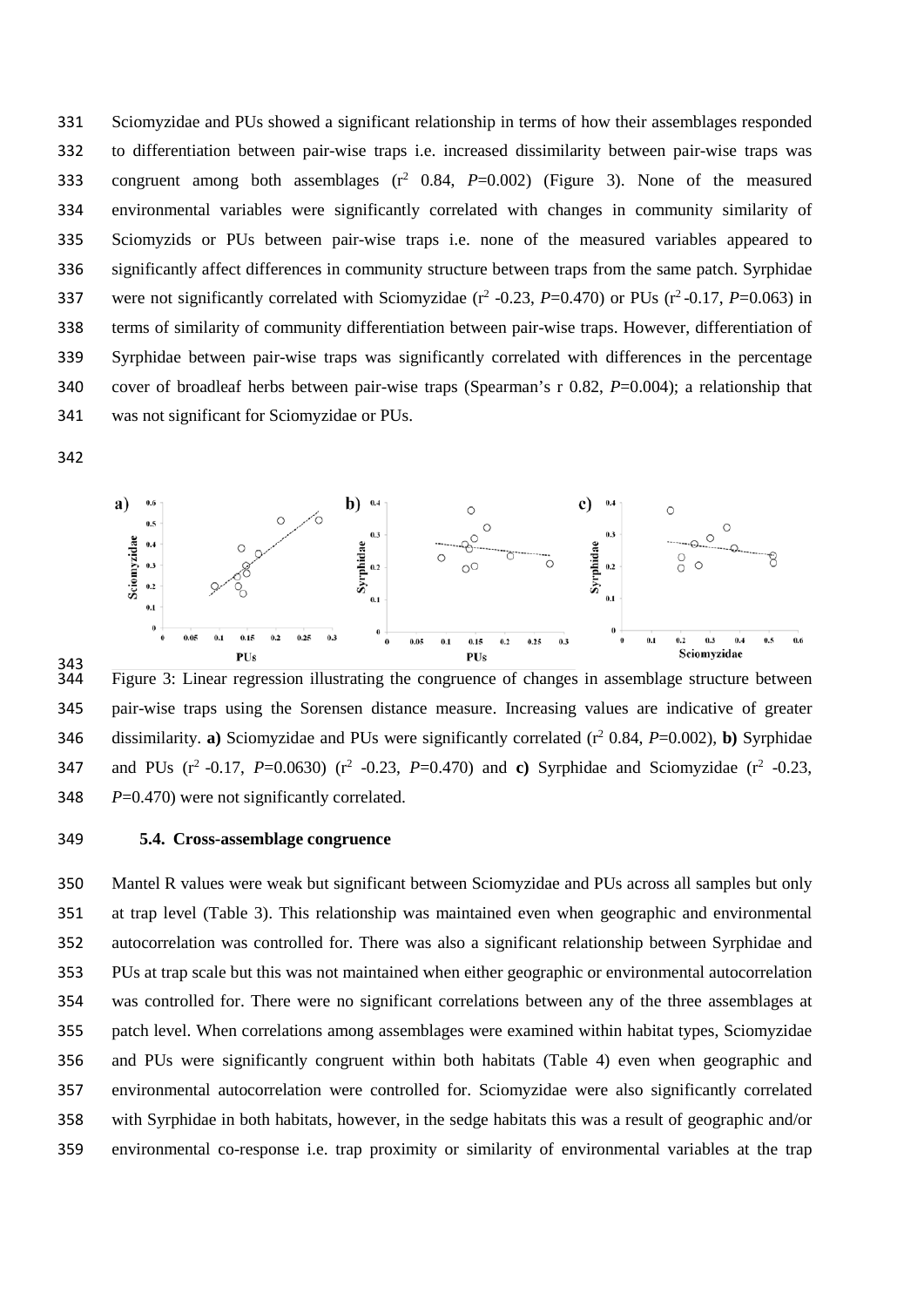| 360 | locations appeared to influence congruence. Syrphidae were congruent with PUs in Rush dominated |
|-----|-------------------------------------------------------------------------------------------------|
| 361 | wet grasslands but not in Sedge dominated habitats.                                             |
| 362 |                                                                                                 |
| 363 |                                                                                                 |
| 364 |                                                                                                 |
| 365 |                                                                                                 |
| 366 |                                                                                                 |
| 367 |                                                                                                 |
| 368 |                                                                                                 |
| 369 |                                                                                                 |
| 370 | Table 3: Mantel R statistics of assemblage concordance at two spatial scales using the Sorensen |

371 distance measure for species/PU data and the Euclidean distance measure to control for location

372 (geographic) and environmental variability. (P<0.05\*, P<0.01\*\*, P<0.001\*\*\*)

| Controlled<br>effect    |              | None         |              |              | Geographical |              | Environmental |              |              |  |  |
|-------------------------|--------------|--------------|--------------|--------------|--------------|--------------|---------------|--------------|--------------|--|--|
|                         | Sciomyzidae  | Syrphidae    | PUs          | Sciomyzidae  | Syrphidae    | PUs          | Sciomyzidae   | Syrphidae    | PUs          |  |  |
| Trap scale<br>$(n=20)$  |              |              |              |              |              |              |               |              |              |  |  |
| Sciomyzidae             | $\mathbf{1}$ |              |              | $\mathbf{1}$ |              |              | $\mathbf{1}$  |              |              |  |  |
| Syrphidae               | $0.08\,$     | $\mathbf{1}$ |              | 0.03         | $\mathbf{1}$ |              | 0.06          | $\mathbf{1}$ |              |  |  |
| $\rm PUs$               | $0.44**$     | $0.20*$      | $\mathbf 1$  | $0.41**$     | 0.13         | $\,1$        | $0.44**$      | 0.15         | $\mathbf{1}$ |  |  |
|                         |              |              |              |              |              |              |               |              |              |  |  |
| Patch scale<br>$(n-10)$ |              |              |              |              |              |              |               |              |              |  |  |
| Sciomyzidae             | $\mathbf{1}$ |              |              | $\mathbf 1$  |              |              | $\mathbf{1}$  |              |              |  |  |
| Syrphidae               | $-0.16$      | $\,1$        |              | $-0.17$      | $\mathbf{1}$ |              | $-0.16$       | $\,1\,$      |              |  |  |
| PUs                     | $-0.03$      | 0.12         | $\mathbf{1}$ | $-0.03$      | 0.09         | $\mathbf{1}$ | $-0.01$       | $0.18\,$     | $\mathbf{1}$ |  |  |
| 373                     |              |              |              |              |              |              |               |              |              |  |  |
| 374                     |              |              |              |              |              |              |               |              |              |  |  |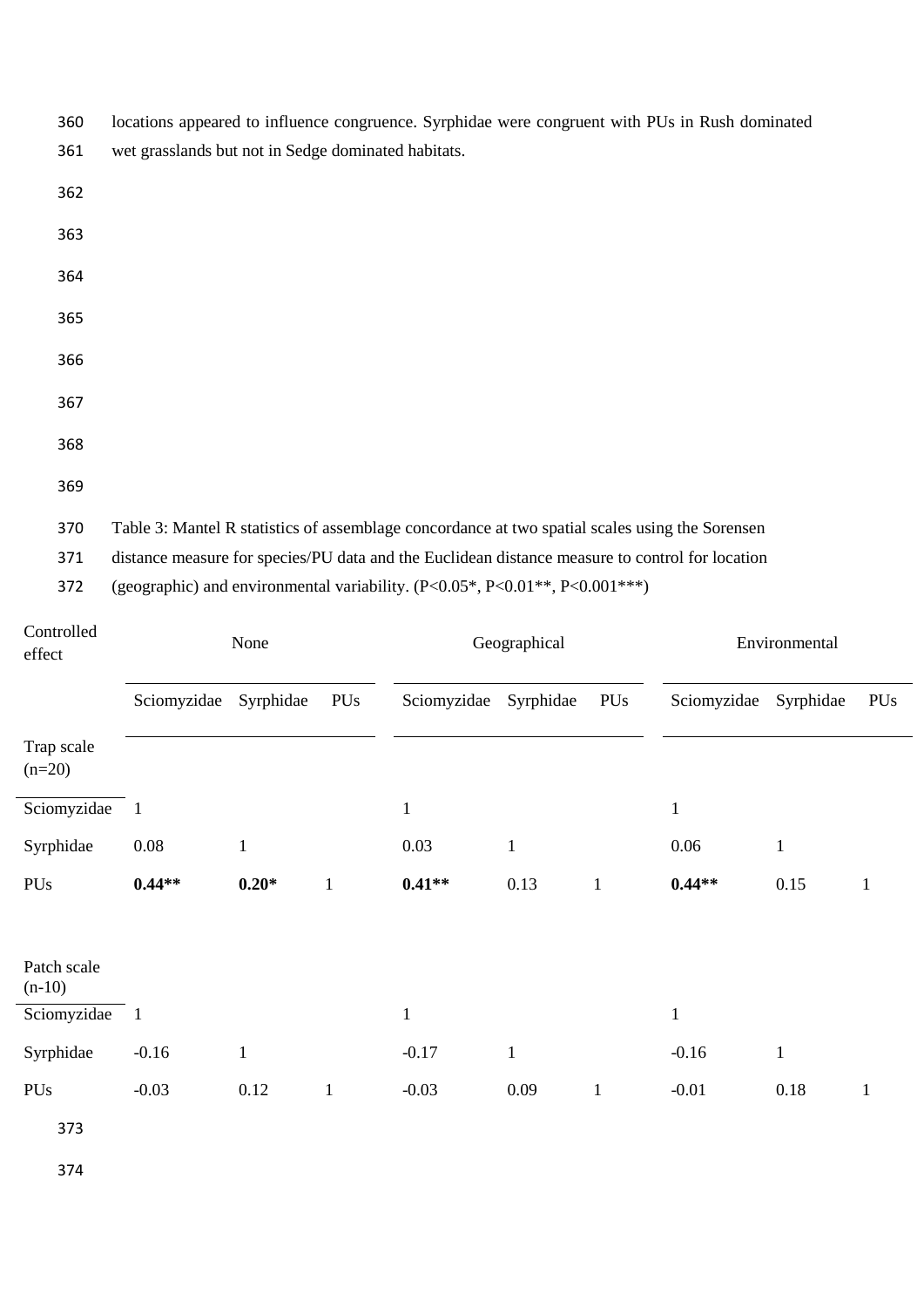| 375 |                                                                                                    |
|-----|----------------------------------------------------------------------------------------------------|
| 376 |                                                                                                    |
| 377 |                                                                                                    |
| 378 |                                                                                                    |
| 379 |                                                                                                    |
| 380 |                                                                                                    |
| 381 |                                                                                                    |
| 382 |                                                                                                    |
| 383 |                                                                                                    |
| 384 |                                                                                                    |
| 385 | Table 4: Mantel R statistics of assemblage concordance within habitats using the Sørensen distance |
| 386 | measure for species/PU data and the Euclidean distance measure to control for location and         |

387 environmental variability. (P<0.05\*, P<0.01\*\*, P<0.001\*\*\*)

| Controlled<br>effect            | None           |               |              | Geographical |              |              | Environmental |               |              |  |  |
|---------------------------------|----------------|---------------|--------------|--------------|--------------|--------------|---------------|---------------|--------------|--|--|
|                                 | Sciomyzidae    | Syrphidae PUs |              | Sciomyzidae  | Syrphidae    | PUs          | Sciomyzidae   | Syrphidae PUs |              |  |  |
| Sedge<br>grasslands<br>$(n=10)$ |                |               |              |              |              |              |               |               |              |  |  |
| Sciomyzidae                     | $\overline{1}$ |               |              | $\mathbf{1}$ |              |              | $\mathbf{1}$  |               |              |  |  |
| Syrphidae                       | $0.27*$        | $\mathbf{1}$  |              | 0.15         | $\mathbf{1}$ |              | 0.20          | $\mathbf 1$   |              |  |  |
| $\rm PUs$                       | $0.71**$       | 0.04          | $\mathbf{1}$ | $0.68**$     | 0.13         | $\mathbf{1}$ | $0.71**$      | 0.02          | $\mathbf{1}$ |  |  |
|                                 |                |               |              |              |              |              |               |               |              |  |  |
| Rush<br>grasslands<br>$(n=10)$  |                |               |              |              |              |              |               |               |              |  |  |
| Sciomyzidae                     | $\overline{1}$ |               |              | $\mathbf{1}$ |              |              | $\mathbf{1}$  |               |              |  |  |
| Syrphidae                       | $0.35*$        | $\mathbf{1}$  |              | $0.24*$      | $\mathbf{1}$ |              | $0.36*$       | $\mathbf 1$   |              |  |  |
| PUs                             | $0.72**$       | $0.51**$      | $\mathbf{1}$ | $0.67**$     | $0.42**$     | $\mathbf{1}$ | $0.75**$      | $0.47*$       | $\mathbf{1}$ |  |  |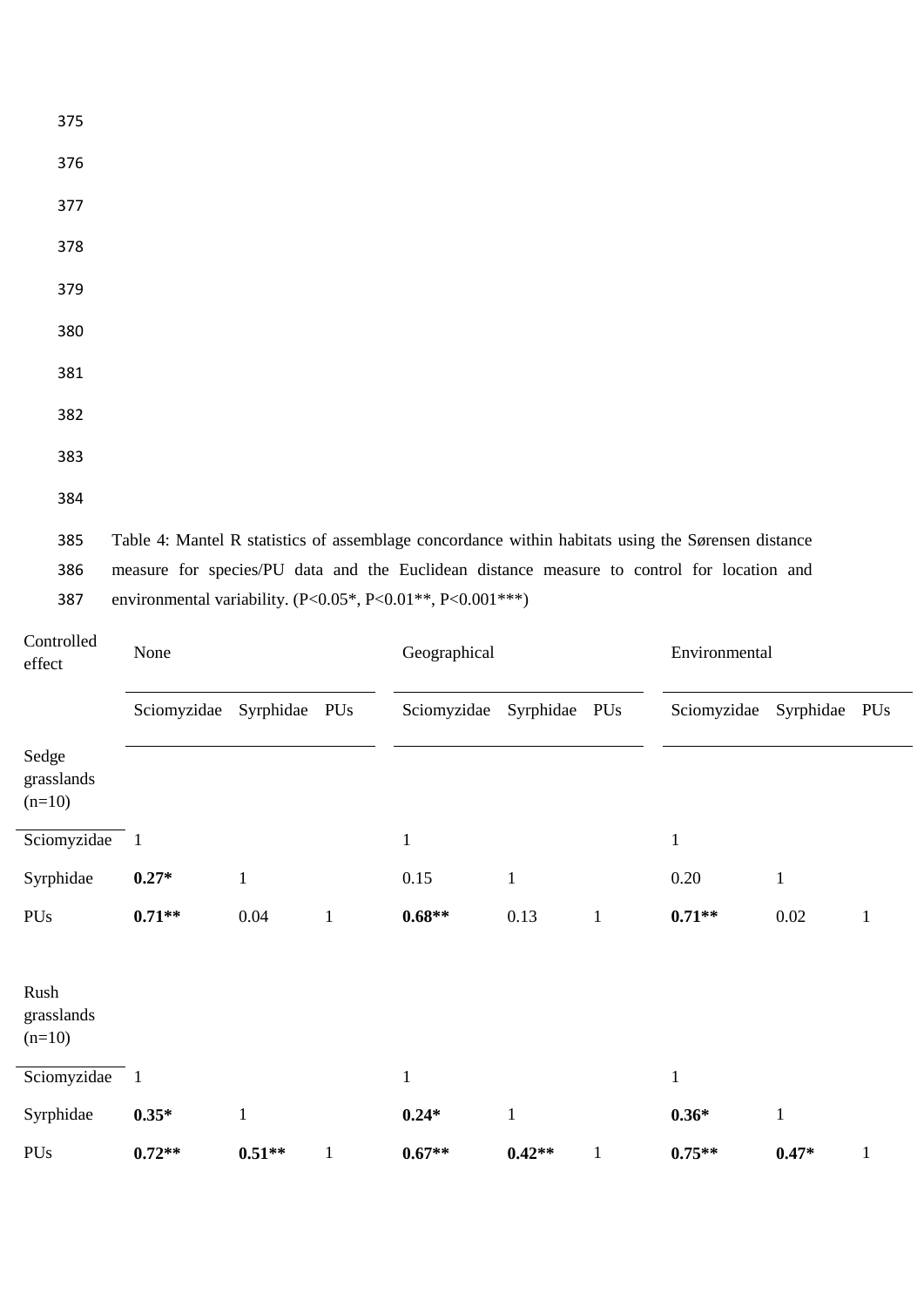**5.5. Cross-taxon congruence of richness, abundance and Shannon's entropy**

 Patterns of cross-taxon congruence were not significant for richness among any of the groups (Table 5). Sciomyzidae and PU abundance was significantly positively correlated across all samples at trap scale (n=20) but not at patch scale (n=10) or within habitat types. Syrphidae and PU abundance was significantly positively correlated, but only within rush dominated wet grasslands. There was also a significantly positive relationship between Shannon's entropy of Syrphidae and PUs across all samples but only at trap scale (n=20).

- 
- 

- 
- 
- 
- 
-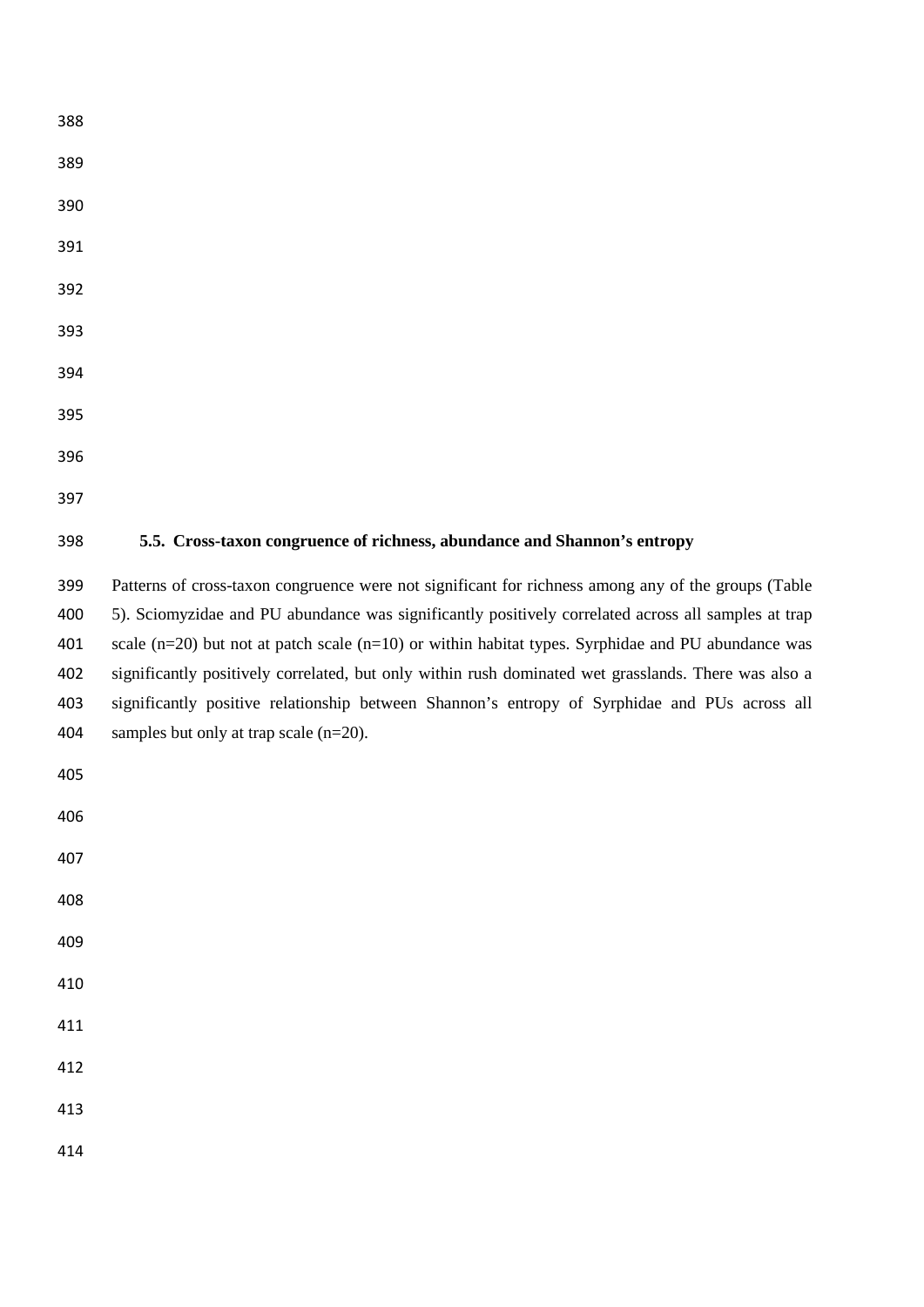- 
-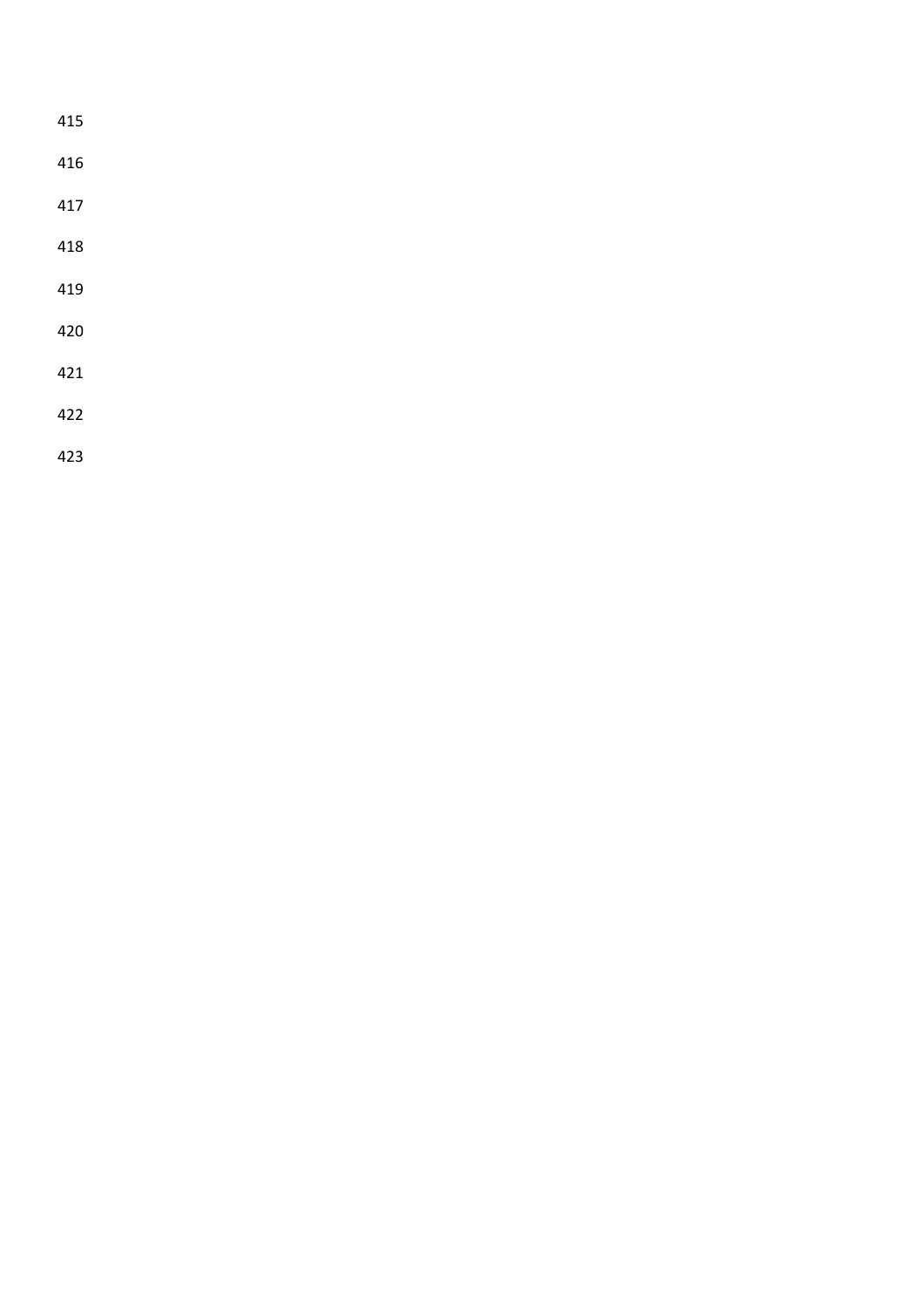424 Table 5: Spearman Rank correlations of richness, abundance and Shannon's diversity (entropy) of each group. (P<0.05\*, P<0.01\*\*, P<0.001\*\*\*)

|                           | Overall (Trap scale $n=20$ ) |           |          | Overall (Patch scale $n=10$ ) |           |          | Sedge Habitats $(n=10)$ |           |          | Rush Habitats $(n=10)$ |           |                |
|---------------------------|------------------------------|-----------|----------|-------------------------------|-----------|----------|-------------------------|-----------|----------|------------------------|-----------|----------------|
| Richness                  | Sciomyzidae                  | Syrphidae | PUs      | Sciomyzidae                   | Syrphidae | PUs      | Sciomyzidae             | Syrphidae | PUs      | Sciomyzidae            | Syrphidae | PUs            |
| Sciomyzidae               |                              | $-0.003$  | 0.261    |                               | $-0.055$  | 0.212    |                         | $-0.6$    | 0.044    |                        | 0.482     | $\overline{0}$ |
| Syrphidae                 |                              |           | 0.055    |                               |           | 0.024    |                         |           | 0.314    |                        |           | 0.360          |
| PUs                       |                              |           |          |                               |           |          |                         |           |          |                        |           |                |
| Abundance                 | Sciomyzidae                  | Syrphidae | PUs      | Sciomyzidae                   | Syrphidae | PUs      | Sciomyzidae             | Syrphidae | PUs      | Sciomyzidae            | Syrphidae | PUs            |
| Sciomyzidae               |                              | 0.002     | $0.543*$ |                               | 0.018     | 0.045    |                         | $-0.067$  | 0.382    |                        | 0.249     | 0.079          |
| Syrphidae                 |                              |           | 0.310    |                               |           | 0.503    |                         |           | 0.552    |                        |           | $0.746*$       |
| PUs                       |                              |           |          |                               |           |          |                         |           |          |                        |           |                |
| Shannon's H'<br>(Entropy) | Sciomyzidae                  | Syrphidae | PUs      | Sciomyzidae                   | Syrphidae | PUs      | Sciomyzidae             | Syrphidae | PUs      | Sciomyzidae            | Syrphidae | PUs            |
| Sciomyzidae               |                              | $-0.381$  | $-0.307$ |                               | $-0.467$  | $-0.285$ |                         | $-0.164$  | $-0.309$ |                        | $-0.321$  | $-0.539$       |
| Syrphidae                 |                              |           | $0.448*$ |                               |           | 0.587    |                         |           | 0.224    |                        |           | $-0.018$       |
| PUs                       |                              |           |          |                               |           |          |                         |           |          |                        |           |                |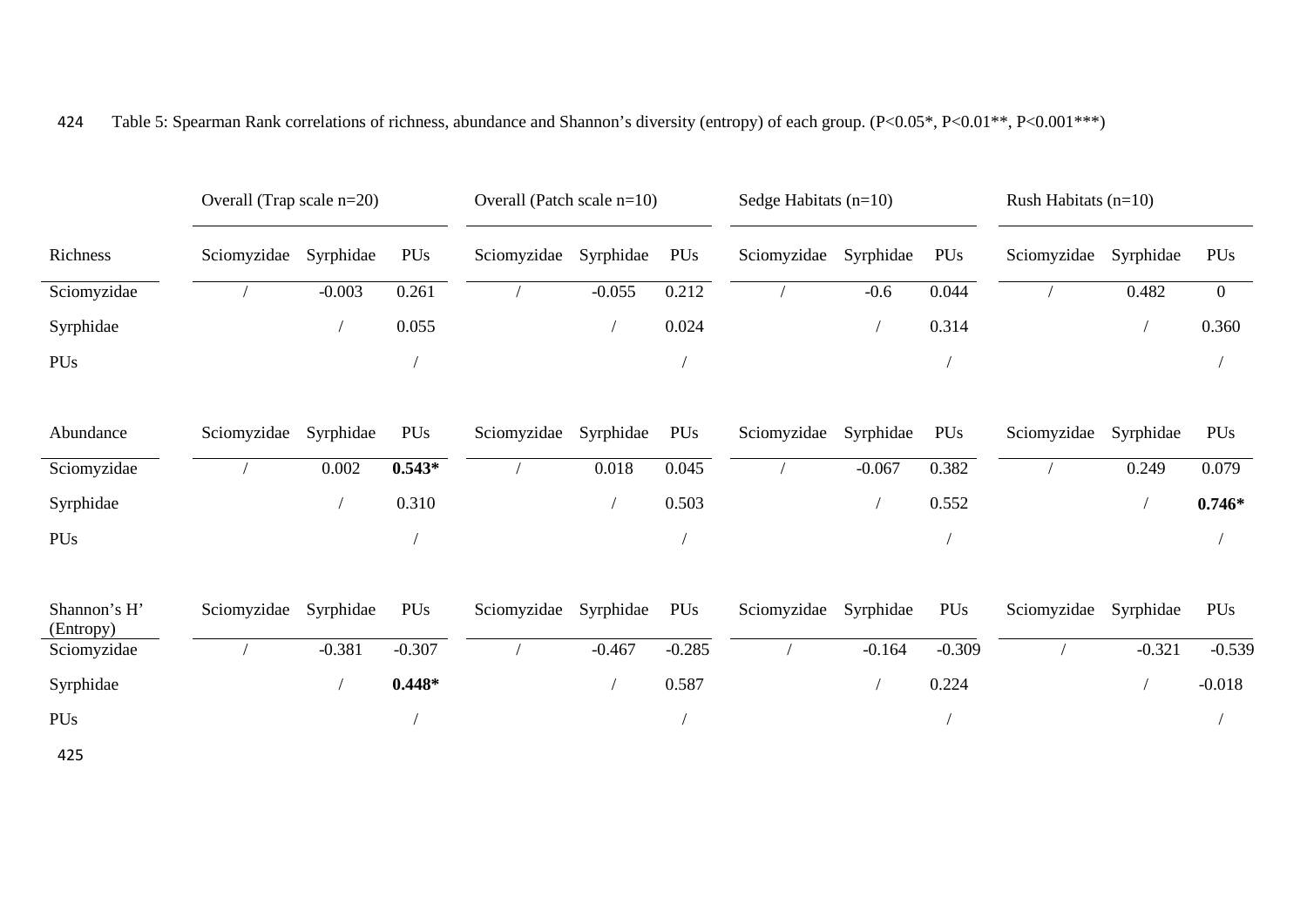#### **6. Discussion**

 Community congruence between dipteran groups examined at low spatial scales and within district habitat types provided the most useful predictors of selected dipteran diversity. Assemblages which showed similar responses to environmental variables and exhibited shared community differentiation based on habitat type were most significantly correlated. Diptera which display limited movement (Sciomyzidae) were more indicative of changes in wider dipteran community structure (represented by PUs) than those which are generally more mobile in nature (Syrphidae). The results highlight the variation that occurs between groups when a range of statistical expressions and scales of observation are utilized in biodiversity indication. The results also suggest compositional analysis of Diptera as the most appropriate approach to the investigation of this overlooked group as previously suggested (Hughes et al., 2000).

 Assessments of invertebrate cross-taxon taxon congruence in agricultural systems may be limited in spatial resolution so that patterns can be examined at scales such as field or farm level which coordinate with administrative requirements e.g. agri-environmental payments are allocated at such scales (Anderson et al., 2011; McMahon et al., 2012). While this is a pragmatic approach to aligning assessment and monitoring of biodiversity with policy, the distribution of certain organisms such as Diptera may occur at more restricted scales. Sciomyzidae, for example, have been shown to exhibit habitat fidelity across scales as low as 23m (Williams et al., 2010), and Hughes et al. (2008) determined high levels of dipteran community dissimilarity (0.52 Bray-Curtis) between two Malaise traps sited 25m apart in a meadow.

 Therefore, the evaluation of patterns of congruence between surrogates and wider diversity of such organisms should occur at scales appropriate to the community distribution of the target taxa (McGeoch, 1998). Subsequent monitoring of such groups which take place at fixed sampling sites can then provide accurate insights into the success of typical conservation strategies such as habitat maintenance or restoration; but inclusive of organisms that inhabit areas at lower spatial scales.

 In the present study, environmental correlations between groups based on axis 1 of the NMS ordination were of most interest as they explained the largest amount of variation owing to the use of orthogonal principal outputs in the analysis. While all three dipteran assemblages showed some congruence in terms of environmental correlates, the strongest relationship was seen between Sciomyzidae and PUs at trap level. Based on the NMS output, Sciomyzidae and PU assemblages were largely influenced by the same environmental variables (% Rush, % Sedge, Soil pH, vegetation height and surface water depth) whereas Syrphidae were influenced by a different combination of environmental factors (% Rush, %Sedge, % Moss, %Forbs, % Moribund). It is unsurprising that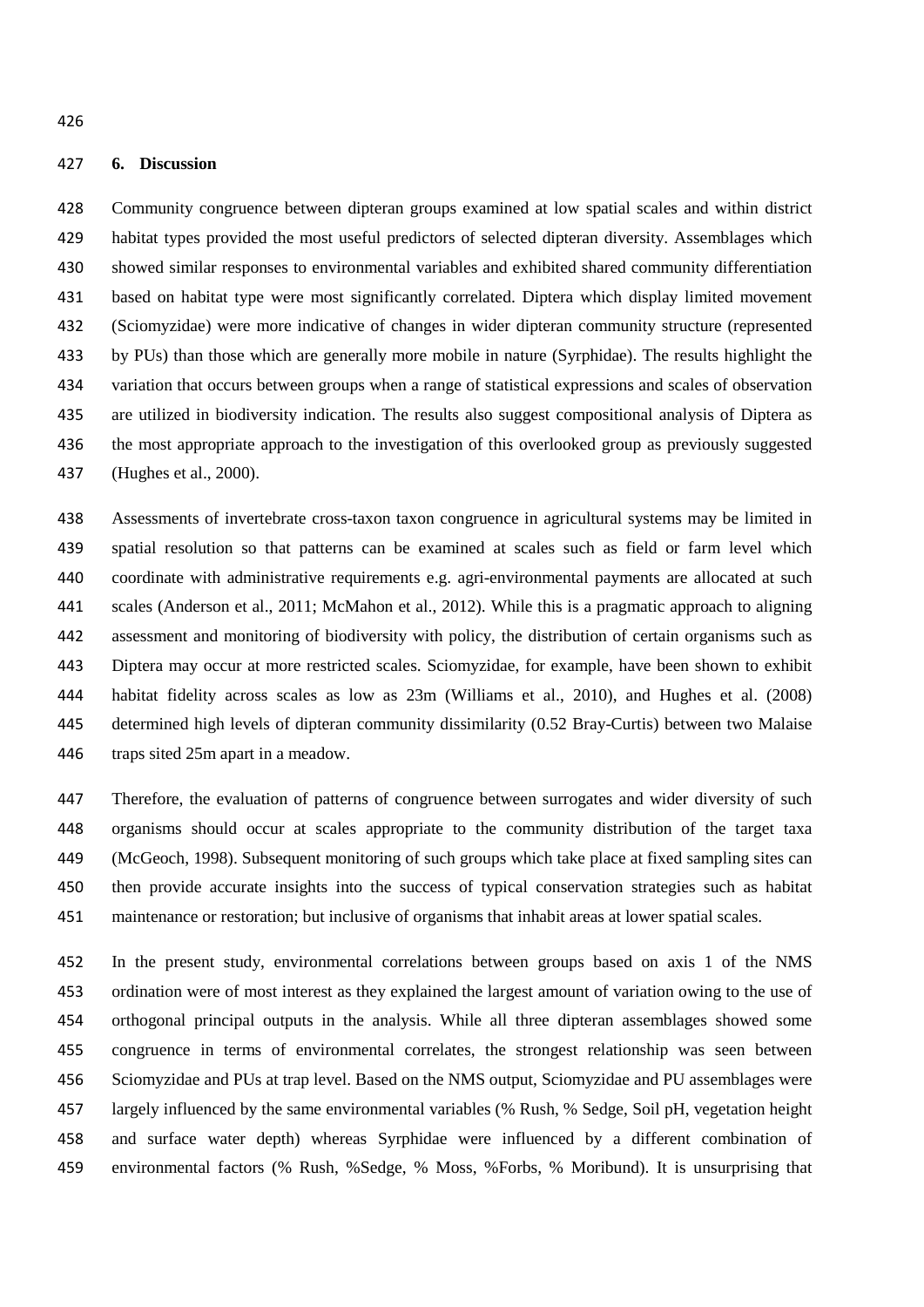Syrphidae communities responded primarily to variables associated with vegetation type and structure as adults are largely dependent on pollen and nectar resources for food (Ricarte et al., 2011). Sciomyzidae on the other hand are known to respond to factors such as soil moisture, hydroperiod and vegetation type (Maher et al., 2014; Williams et al., 2009b) and exhibit very limited movement within wet grassland habitats (Williams et al., 2010). Their response to factors such as soil pH and water depth suggests that environmental influences that may affect their malacophagous larvae could also influence adult distributions.

 The strong correlation between PU and Sciomyzidae assemblages in terms of environmental correlates at trap level not only illustrates that PUs are influenced by comparable environmental factors as Sciomyzidae, but that they also respond at similar scales. Fine scale habitat features are known to affect arthropods in grassland systems, especially more sedentary groups (Cole et al., 2010). Within wet grassland habitats, variations in hydrological regime and grazing patterns are known to have significant influences on dipteran diversity – in particular Sciomyzidae (Maher et al., 2014; Ryder et al., 2005; Williams et al., 2009a). Changes in environmental factors across small spatial scales e.g. between pair-wise traps 20m apart, could therefore have a more marked effect on groups such as Sciomyzidae which are characterised as having limited movement. This response to small scale features could be a result of their reduced ability to respond to disturbances or stressors, or alternatively, it may be an indication of the availability of a specific resource located at finer scales. Factors that influence dispersal of Diptera adults include larval development, sexual behaviour and food requirements (Delettre et al., 1998). Analysis of Syrphidae community differentiation between pair-wise traps within each site was not congruent with Sciomyzidae or PUs but was significantly influenced by changes in the percentage cover of broadleaf herbs. As Syrphidae adults are largely dependent of pollen and nectar as food sources (Sutherland et al., 2001) and patches of increased broadleaf herb cover within sites most likely attracted Syrphidae adults, this is not surprising. Sciomyzidae adults, on the other hand, can be restricted to very small areas characterised by dominant vegetation type (Williams et al., 2010) and their distribution may potentially be influenced by the availability of larval food sources i.e. aquatic and semi-aquatic molluscs which often have very clustered distributions (Knutson and Vala, 2011). Sciomyzidae community differentiation between pair-wise traps was anticipated in our results but interestingly was not correlated with any of the measured environmental variables examined in this study. However, the significant correlation between Sciomyzidae and PU community structure between pair-wise traps strongly suggests that the factors contributing towards community differentiation across small spatial scales for these two groups are similar.

 This result may explain why highly mobile adult Syrphidae were not strongly correlated with the other dipteran assemblages in terms of environmental correlates or community congruence between pair-wise traps as they likely respond to environmental heterogeneity at much broader scales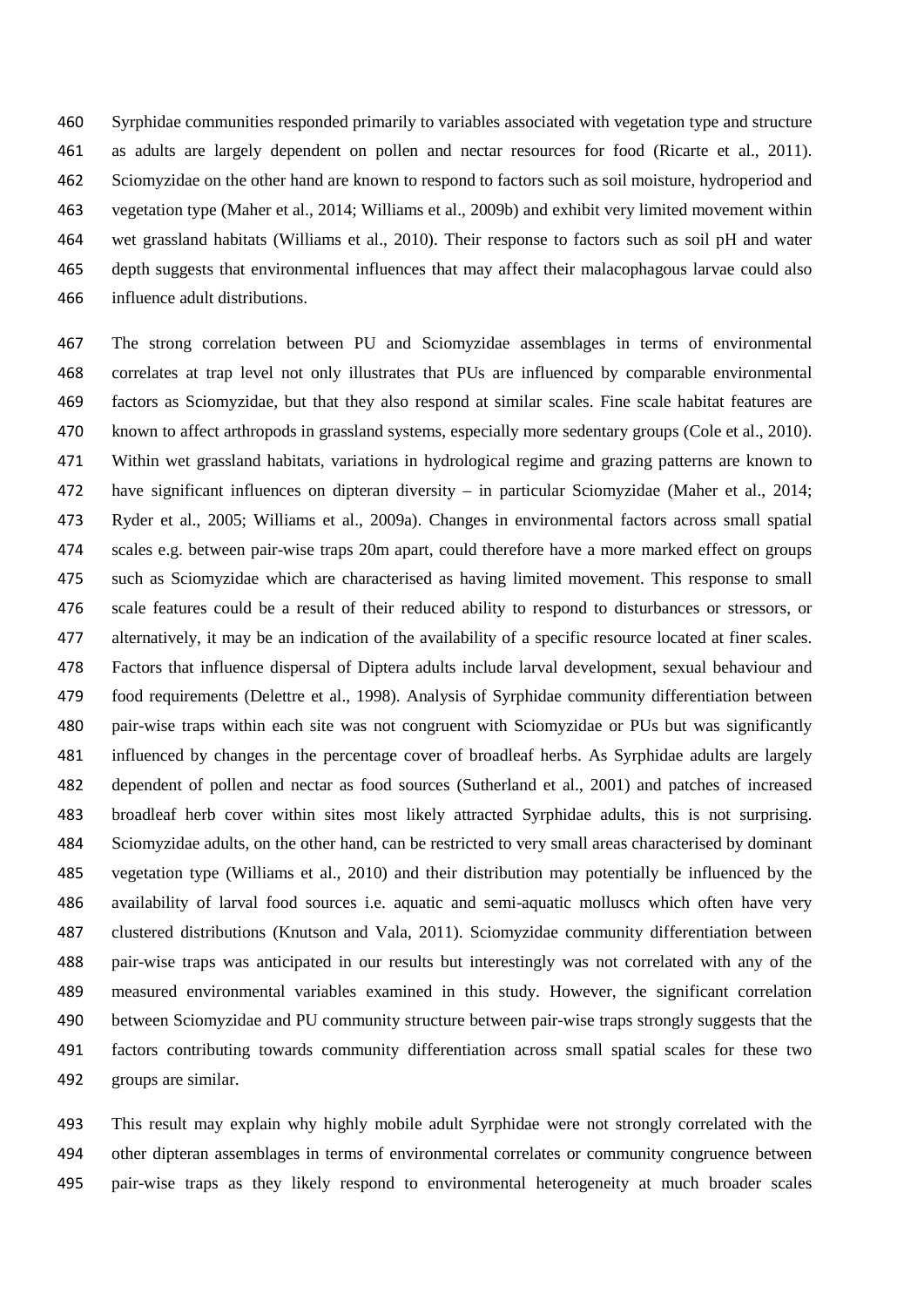(Hendrickx et al., 2007). In contrast, groups which share a decreased ability to disperse and/or have high habitat fidelity have previously been shown to have increased levels of congruence (Grenouillet et al., 2008). However, such patterns of congruence might only be recognisable at spatial scales where these taxa respond similarly to environmental stressors (McGeoch, 1998).

 The partitioning of data into biogeographical units, discrete habitat types or subsets of taxa based on community structure is also known to affect congruence patterns between assemblages showing both increased and decreased correlations (Myšák and Horsák, 2014; Pawar et al., 2007; Rooney and Bayley, 2012). In the present study, all three assemblages showed significant community differentiation between the two habitat types, and community congruence between groups within these two wet grassland habitats were markedly more significant than congruence from groups examined at overall wet grassland level. Wet grassland in Ireland is broadly defined, and generally classified as having >50% cover of grasses, small sedges or rushes, with the remaining vegetation comprised of a mixture of wetland and drier grassland herbs (Fossitt, 2000). However, dominant vegetation type is known to significantly contribute towards dipteran community structure (Hughes et al., 2008) and our results imply that assessments of dipteran diversity in wet grassland habitats should consider sub-categories based on dominant vegetation type. Selecting a biodiversity surrogate requires knowledge of the scale of distribution of the proposed surrogate within the habitat of interest and an examination of its relationship with the predicted taxa below this scale (McGeoch, 1998). In the present study, examining the wet grassland habitats as distinct habitat-types increased community congruence among the groups, in particular between Sciomyzidae and PUs which displayed similar differentiation between the two wet grassland habitats. Strong community congruence between groups that share similar responses to environmental variables and gradients such as habitat change has been previously found among arthropods in grassland habitats (Oertli et al., 2005).

 The examination of Diptera community congruence within these habitat categories at the lowest spatial scale provided the most significant insight into relationships between potential biodiversity surrogates (predictor taxa) and the wider assemblage as represented by PUs (predicted taxa). However, while Sciomyzidae and Syrphidae were both useful surrogates of the PU assemblages in rush dominated habitats, only sciomyzids were significantly congruent with PU assemblages in sedge dominated wet grasslands. The result further emphasises the need to include multiple biodiversity surrogates in evaluations and monitoring rather than reliance on one group (Rooney and Bayley, 2012). The results also illustrate the importance of examining community congruence between taxa based on distinct partitioning of communities.

 Species richness is largely utilized as a measure of the success of conservation actions (Su et al., 2004) and is a relatively straightforward value to communicate to policy makers. However, changes in the species richness of a target group may not be indicative of the response of a wider suite of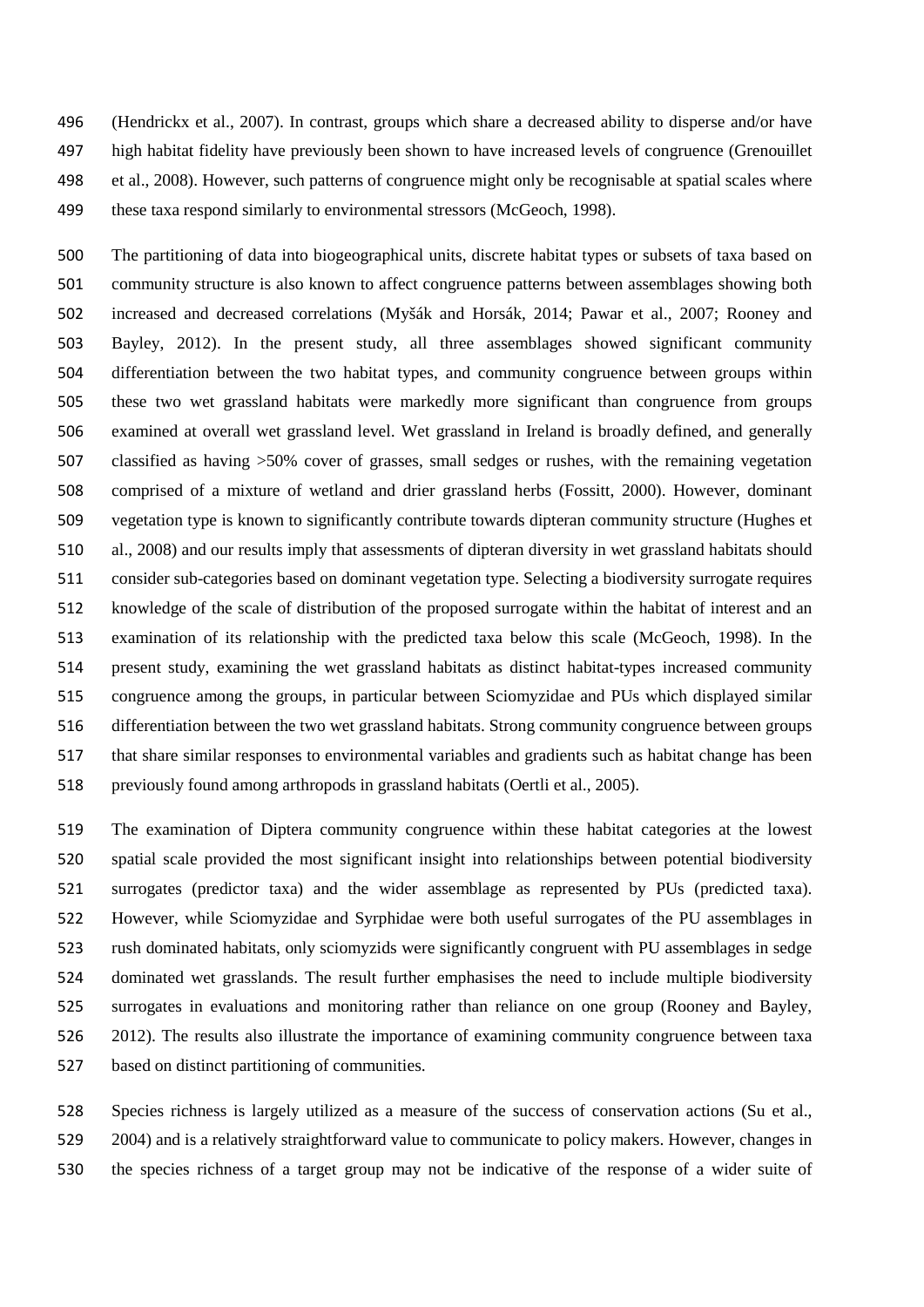organisms, especially in agricultural systems (Billeter et al., 2008). Correlations between richness, abundance, and Shannon's entropy in this study varied between groups as is generally reported in studies investigating cross taxon congruence (Báldi, 2003; Hayes et al., 2015; Legakis et al., 2004). Only three significant correlations were recorded using these measures, all of which were found when the lowest spatial scale (trap level) was examined. Hayes et al. (2015) reported a significant relationship between Sciomyzidae richness and overall Diptera PU richness in a comparative study of wet grassland conducted at sampling scales similar to the trap level utilized in this investigation; albeit using a sweep net. Though our study was limited to the use of nine families of Diptera to PU level, it is interesting to note that Sciomyzidae abundance and PU abundance was significantly correlated overall at trap level. In general, the richness and abundance of a group tends to be significantly correlated so it could have been expected that if abundance between two groups was significant, then the richness measures would also have been co-correlated. However, an underestimation of PU richness as a result of the conservative allocation of PUs in this study i.e. lumping, may have contributed towards a lack of significance between the richness of PUs and Sciomyzidae. Maher et al. (2014) illustrated patterns that suggested increased richness and abundance of Sciomyzidae was indicative of decreased abundance of Syrphidae in wet grassland habitats. However, these findings were reflective of reduced flowering plant diversity due to increased hydroperiod which positively affected Sciomyzidae but negatively affected Syrphidae.

 Syrphidae diversity (Shannon's entropy) and PU diversity (Shannon's entropy) were also significantly correlated; but only at trap scale. It could be considered that the most robust PU measure utilized within these correlations was abundance which was a raw value not subject to interpretation. It is therefore interesting that the most significant correlation among these abundance measures was seen between Syrphidae abundance and PU abundance in rush dominated habitats. This result suggests that within such habitats, areas of rush dominated wet grasslands with high abundances of Hoverflies could be important for maintaining high abundances of other Diptera; a pattern also reflected in the community congruence of these two groups with this habitat type. However, the results also highlight the variability of congruence when using richness, abundance and Shannon's entropy as measures of each group and suggest compositional analysis as a measure of Diptera for surrogacy evaluation.

 Agricultural landscapes such as those frequent in the west of Ireland are a mosaic of improved grasslands interspersed with pockets of wet grassland habitat. Realistically, land managers may be required to maintain a suite of wet grasslands whilst others are sacrificed to drainage and/or change of use. Dipteran diversity provides one practical way of maximising landscape-level complementarity in the assemblage conserved. The suite of sites to be preserved, which would maximise gamma diversity of the eleven families studied here, could reasonably be predicted by reference to changes in Sciomyzidae composition dissimilarities (if the sites were *Carex* or *Juncus*-dominated) or with reference to Syrphidae composition (if the sites were *Juncus*-dominated).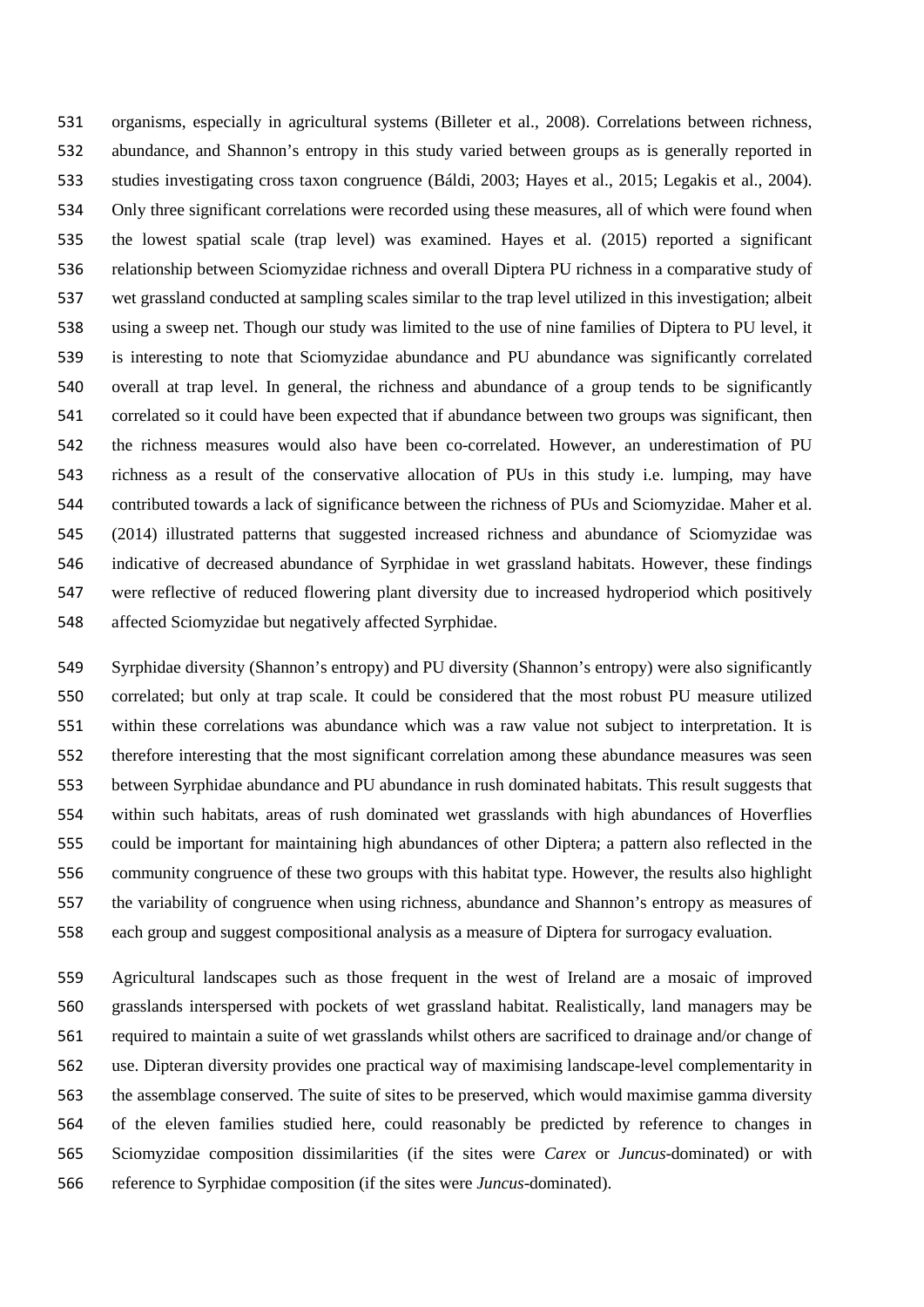#### **7. Conclusion**

 The inclusion of overlooked groups such as Diptera in conservation strategies is unlikely to reach the thresholds of more iconic invertebrate groups so the use of surrogate taxa is increasingly probable. If such action is required, the surrogates selected for representation of wider dipteran diversity need to reflect the distribution of Diptera at both habitat level and at smaller scales within those habitats. Our results demonstrate that the use of community similarity at low spatial scales and within specific habitat types appears to be the most useful surrogate of dipteran diversity in wet grasslands. However, it may well be most beneficial for conservationists to adopt several invertebrate groups should a surrogate approach be utilized to account for the range of dispersal and distribution patterns of wet grassland invertebrates. While a more extensive study of invertebrates in high nature value farming systems is required before a practical solution to invertebrate diversity surrogacy can be selected, in the case of Diptera within wet grassland habitats, our results suggest that both Sciomyzidae and Syrphidae meet these requirements; though the former appear to represent the predicted taxa (PUs) better in this study. In light of the increasing intensification and abandonment of wet grassland habitats, the inclusion of easily captured, readily identified, and ubiquitous groups as seen in this study may provide essential information on the status of dipteran assemblages within these areas and inform for the selection of areas for conservation. We recommend that considering samples from low spatial scales rather than administrative units such as field or farm level in cross-taxon congruence investigations may highlight patterns of correlation among invertebrate groups which are generally overlooked.

#### **8. Acknowledgements**

 This research was funded by the Irish Research Council and the Thomas Crawford Hayes Research Grant. We would like to thank the landowners and who accommodated our sampling regime. A special note of thanks to Enora Aubry, Celine Talarczyk and Maxime LeRoy and several other students for their assistance with sampling, sorting and PU allocation.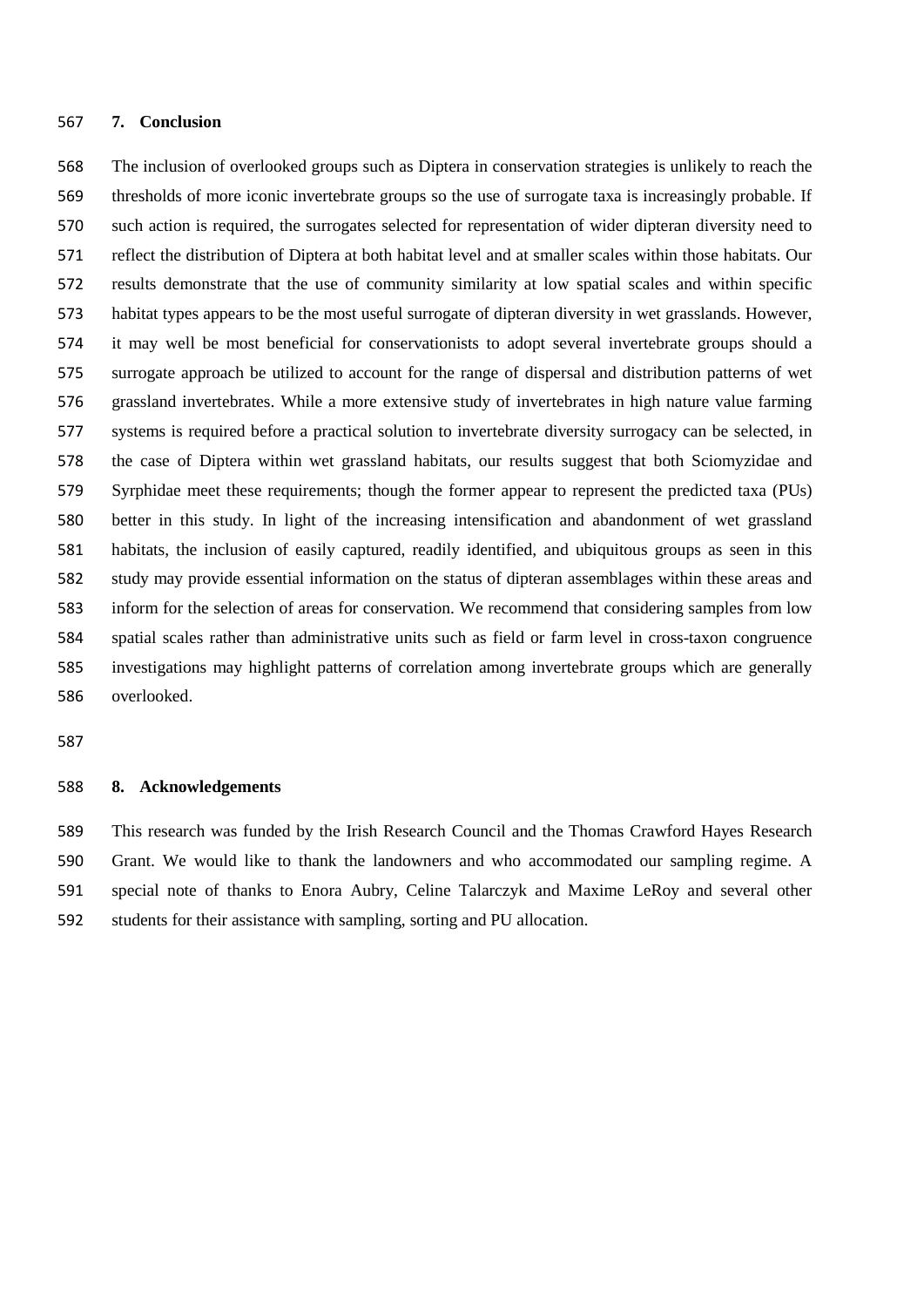#### **9. References**

- Andersen, E., Baldock, D., Bennett, H., Beaufoy, G., Bignal, E., Godeschalk, F., Jones, G., Mccracken, D., Zervas, G., 2004. Developing a High Nature Value Farming area indicator. Copenhagen.
- Anderson, A., McCormack, S., Helden, A., Sheridan, H., Kinsella, A., Purvis, G., 2011. The potential of parasitoid Hymenoptera as bioindicators of arthropod diversity in agricultural grasslands. J. Appl. Ecol. 48, 382–390. doi:10.1111/j.1365-2664.2010.01937.x
- Anon, 1990. British Standards methods of tests for soil and civil engineering purposes. BS 1377, Parts 1-3.
- Báldi, A., 2003. Using higher taxa as surrogates of species richness: a study based on 3700 Coleoptera, Diptera, and Acari species in Central-Hungarian reserves. Basic Appl. Ecol. 4, 589–593. doi:10.1078/1439-1791-00193
- Bignal, E.M. & McCracken, D.., 1996. Low-intensity farming systems in the conservation of the countryside. J. Appl. Ecol. 33, 413–424.
- Bignal, E.M., McCracken, D.I., 2000. The nature conservation value of European traditional farming systems. Environ. Rev. 8, 149–171. doi:10.1139/a00-009
- Billeter, R., Liira, J., Bailey, D., Bugter, R., Arens, P., Augenstein, I., Aviron, S., Baudry, J., Bukacek, R., Burel, F., Cerny, M., De Blust, G., De Cock, R., Diekötter, T., Dietz, H., Dirksen, J., Dormann, C., Durka, W., Frenzel, M., Hamersky, R., Hendrickx, F., Herzog, F., Klotz, S., Koolstra, B., Lausch, A., Le Coeur, D., Maelfait, J.P., Opdam, P., Roubalova, M., Schermann, A., Schermann, N., Schmidt, T., Schweiger, O., Smulders, M.J.M., Speelmans, M., Simova, P., Verboom, J., Van Wingerden, W.K.R.E., Zobel, M., Edwards, P.J., 2008. Indicators for biodiversity in agricultural landscapes: a pan-European study. J. Appl. Ecol. 45, 141–150. doi:10.1111/j.1365-2664.2007.01393.x
- Burgio, G., Sommaggio, D., 2007. Syrphids as landscape bioindicators in Italian agroecosystems. Agric. Ecosyst. Environ. 120, 416–422. doi:10.1016/j.agee.2006.10.021
- Cardoso, P., Erwin, T.L., Borges, P.A.V., New, T.R., 2011. The seven impediments in invertebrate conservation and how to overcome them. Biol. Conserv. 144, 2647–2655.
- Carey, J.G.J., Leroy, M., Williams, C.D., Gormally, M.J., 2015. Observations concerning the sampling of Sciomyzidae (Diptera) in High Nature Value wet grassland habitats: Caveats to consider. Insect Conserv. Divers. 8, 573–577. doi:10.1111/icad.12130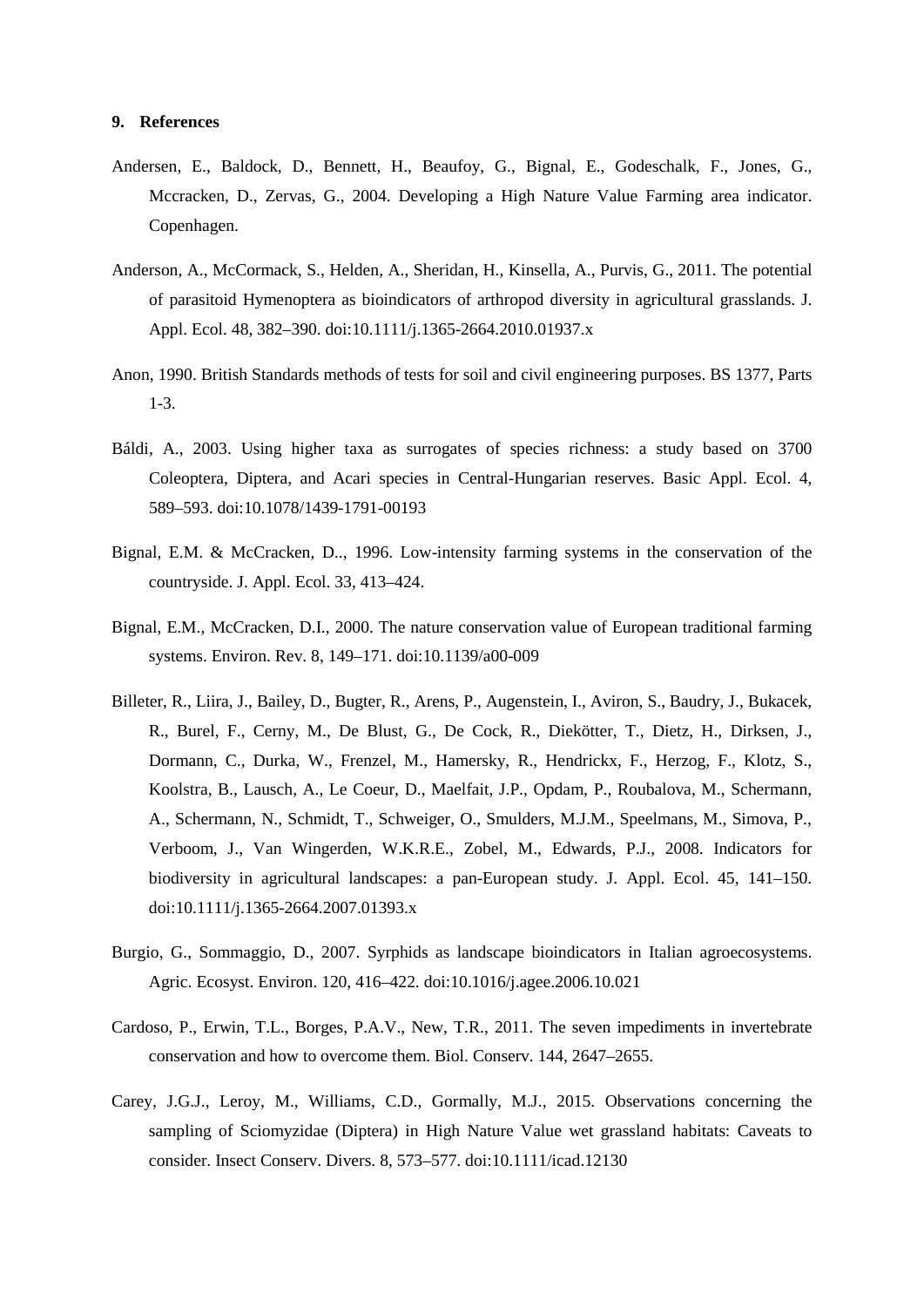- Carey, J.G.J., Williams, C.D., Gormally, M.J., 2017. Spatiotemporal variation of Diptera changes how we evaluate High Nature Value (HNV) wet grasslands. Biodivers. Conserv. doi:10.1007/s10531-017-1314-z
- Casanovas, P., Lynch, H.J., Fagan, W.F., 2014. Using citizen science to estimate lichen diversity. Biol. Conserv. 171, 1–8. doi:10.1016/j.biocon.2013.12.020
- Chandler, P., O'Connor, J., Nash, R., 2008. An Annotated Checklist of the Irish Two-Winged Flies (Diptera), 1st ed. The Irish Biogeographical Society, Dublin.
- Cole, L.J., Pollock, M.L., Robertson, D., Holland, J.P., McCracken, D.I., Harrison, W., 2010. The influence of fine-scale habitat heterogeneity on invertebrate assemblage structure in upland semi-natural grassland. Agric. Ecosyst. Environ. 136, 69–80. doi:10.1016/j.agee.2009.11.010
- Cotes, B., Ruano, F., García, P.A., Pascual, F., Campos, M., 2009. Coccinellid morphospecies as an alternative method for differentiating management regimes in olive orchards. Ecol. Indic. 9, 548–555. doi:10.1016/j.ecolind.2008.08.003
- Delettre, Y.R., Morvan, N., Tre, P., Grootaert, P., 1998. Local biodiversity and multi-habitat use in empidoid flies ( Insecta : Diptera , Empidoidea ). Biodivers. Conserv. 7, 9–25.
- Drake, M., 1998. The important habitats and characteristic rare invertebrates of lowland wet grassland in England., in: Joyce, C.B., Wade, P.M. (Eds.), European Wet Grasslands: Biodiversity, Management and Restoration. John Wiley & Sons Ltd, Chichester, pp. 137–149.
- Duelli, P., Obrist, M.K., 2003. Biodiversity indicators: the choice of values and measures. Agric. Ecosyst. Environ. 98, 87–98.
- Duelli, P., Obrist, M.K., Schmatz, D.R., 1999. Biodiversity evaluation in agricultural landscapes: above-ground insects. Agric. Ecosyst. Environ. 74, 33–64.
- Ekroos, J., Kuussaari, M., Tiainen, J., Heliölä, J., Seimola, T., Helenius, J., 2013. Correlations in species richness between taxa depend on habitat, scale and landscape context. Ecol. Indic. 34, 528–535. doi:10.1016/j.ecolind.2013.06.015
- Ellison, A.M., 2010. Partitioning diversity. Ecology 91, 162–163.
- Finch, O.-D., Löffler, J., 2009. Indicators of species richness at the local scale in an alpine region: a comparative approach between plant and invertebrate taxa. Biodivers. Conserv. 19, 1341–1352. doi:10.1007/s10531-009-9765-5
- Fossitt, J.A., 2000. A Guide to Habitats in Ireland. The Heritage Council, Dublin.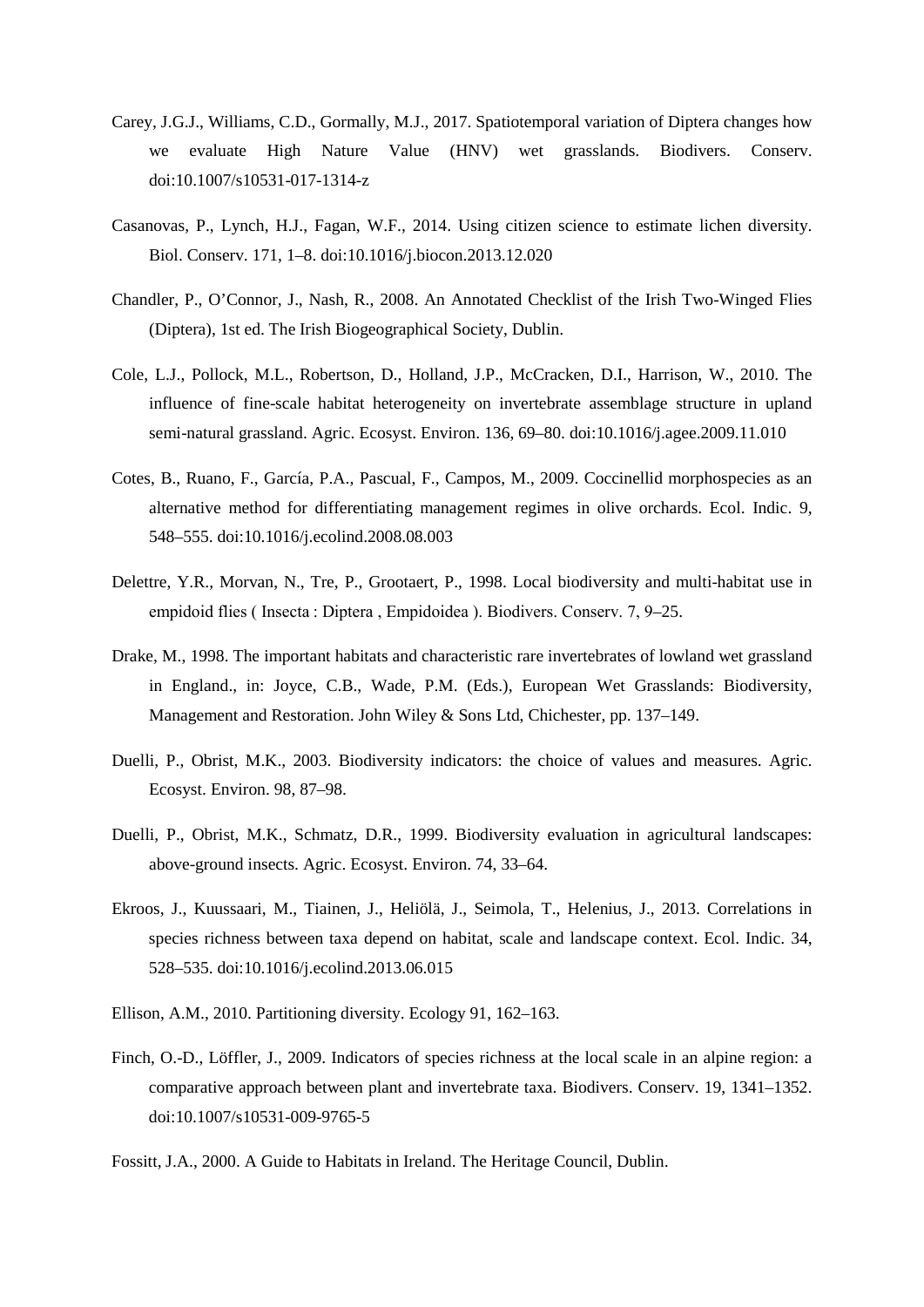- Frouz, J., 1999. Use of soil dwelling Diptera (Insecta, Diptera) as bioindicators: a review of ecological requirements and response to disturbance. Agric. Ecosyst. Environ. 74, 167–186. doi:10.1016/S0167-8809(99)00036-5
- Grenouillet, G., Brosse, S., Tudesque, L., Lek, S., Baraillé, Y., Loot, G., 2008. Concordance among stream assemblages and spatial autocorrelation along a fragmented gradient. Divers. Distrib. 14, 592–603. doi:10.1111/j.1472-4642.2007.00443.x
- Hammer, Ø., Harper, D.A.T., Ryan, P.D., 2001. PAST: Paleontological statistics software package for education and data analysis. Palaeontol. Electron.
- Haslett, J.R., Salzburg, A.-, 1997. Insect Communities and the Spatial Complexity of Mountain Habitats. Glob. Ecol. Biogeogr. Lett. 6, 49–56.
- Hayes, M., Boyle, P., Moran, J., Gormally, M.J., 2015. Assessing the biodiversity value of wet grasslands: can selected plant and insect taxa be used as rapid indicators of species richness at a local scale? Biodivers. Conserv. doi:10.1007/s10531-015-0942-4
- Hendrickx, F., Maelfait, J.-P., Van Wingerden, W., Schweiger, O., Speelmans, M., Aviron, S., Augenstein, I., Billeter, R., Bailey, D., Bukacek, R., Burel, F., Diekötter, T., Dirksen, J., Herzog, F., Liira, J., Roubalova, M., Vandomme, V., Bugter, R., 2007. How landscape structure, land-use intensity and habitat diversity affect components of total arthropod diversity in agricultural landscapes. J. Appl. Ecol. 44, 340–351. doi:10.1111/j.1365-2664.2006.01270.x
- Henle, K., Alard, D., Clitherow, J., Cobb, P., Firbank, L., Kull, T., McCracken, D., Moritz, R.F.A., Niemelä, J., Rebane, M., Wascher, D., Watt, A., Young, J., 2008. Identifying and managing the conflicts between agriculture and biodiversity conservation in Europe–A review. Agric. Ecosyst. Environ. 124, 60–71. doi:10.1016/j.agee.2007.09.005
- Hughes, J.B., Daily, G.C., Ehrlich, P.R., 2008. Conservation of Insect Diversity: a Habitat Approach. Conserv. Biol. 14, 1788–1797. doi:10.1111/j.1523-1739.2000.99187.x
- Hughes, J.B., Daily, G.C., Ehrlich, P.R., 2000. Conservation of Insect Diversity : A Habitat Approach. Conserv. Biol. 14, 1788–1797.
- Jost, L., 2007. Partitioning Diversity into Independent Alpha and Beta Components. Ecology 88, 2427–2439.
- Joyce, C.B., Wade, P.M., 1998. European wet grasslands: biodiversity, management and restoration., 1st ed. John Wiley & Sons Ltd, Chicester.
- Keiper, J.B., Walton, W.E., Foote, B.A., 2002. Biology and ecology of higher Diptera from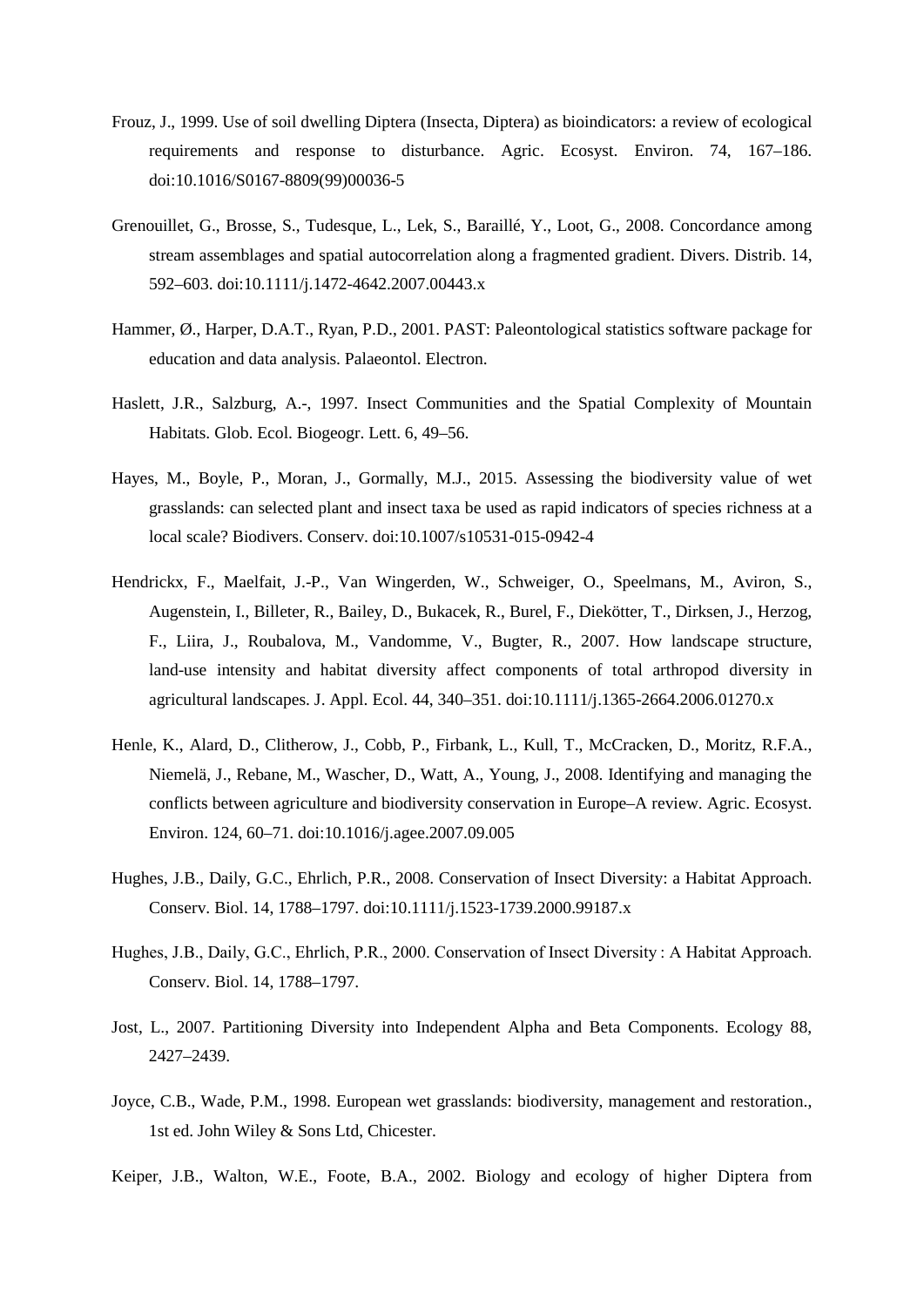freshwater wetlands. Annu. Rev. Entomol. 47, 207–232.

- Knutson, L. V., Vala, J.C., 2011. Biology of snail-killing Sciomyzidae flies, 1st ed. Cambridge University Press, Cambridge.
- Larsen, S., Mancini, L., Pace, G., Scalici, M., Tancioni, L., 2012. Weak Concordance between Fish and Macroinvertebrates in Mediterranean Streams. PLoS One 7. doi:10.1371/journal.pone.0051115
- Legakis, A., Kati, V., Devillers, P., E, M.D., 2004. Testing the Value of Six Taxonomic Groups as Biodiversity Indicators at a Local Scale. Conserv. Biol. 18, 667–675.
- Lindenmayer, D.B., Margules, C.R., Botkin, D.B., 2000. Indicators of Biodiversity for Ecologically Sustainable Forest Management Essays Indicators Forest of Biodiversity for Ecologically Sustainable Management. Conserv. Biol. 14, 941–950.
- Maher, C., Gormally, M., Williams, C., Sheehy-Skeffington, M., 2014. Atlantic floodplain meadows: influence of hydrological gradients and management on sciomyzid (Diptera) assemblages. J. Insect Conserv. 18, 267–282. doi:10.1007/s10841-014-9630-z
- McCune, B., Grace, J.B., 2002. Analysis of Ecological communities.
- McCune, B., Mefford, M.J., 2011. PC-ORD. Multivariate Analysis of Ecological Data.
- McGeoch, M.A., 1998. The selection, testing and application of terrestrial insects as bioindicators. Biol. Rev. Camb. Philos. Soc. 73, 181–201. doi:10.1017/S000632319700515X
- McGeoch, M.A., Rensburg, B.J.V.A.N., Botes, A., 2002. The verification and application of bioindicators : a case study of dung beetles in a savanna ecosystem. J. Appl. Ecol. 661–672.
- McMahon, B.J., Anderson, A., Carnus, T., Helden, A.J., Kelly-Quinn, M., Maki, A., Sheridan, H., Purvis, G., 2012. Different bioindicators measured at different spatial scales vary in their response to agricultural intensity. Ecol. Indic. 18, 676–683.
- Moreno, C.E., Sánchez-rojas, G., 2007. Shortcuts for biodiversity evaluation : a review of terminology and recommendations for the use of target groups , bioindicators and surrogates. Int. J. Environ. Heal. 1, 71–86.
- Myšák, J., Horsák, M., 2014. Biodiversity surrogate effectiveness in two habitat types of contrasting gradient complexity. Biodivers. Conserv. 23, 1133–1156. doi:10.1007/s10531-014-0654-1
- Obrist, M.K., Duelli, P., 2010. Rapid biodiversity assessment of arthropods for monitoring average local species richness and related ecosystem services. Biodivers. Conserv. 19, 2201–2220.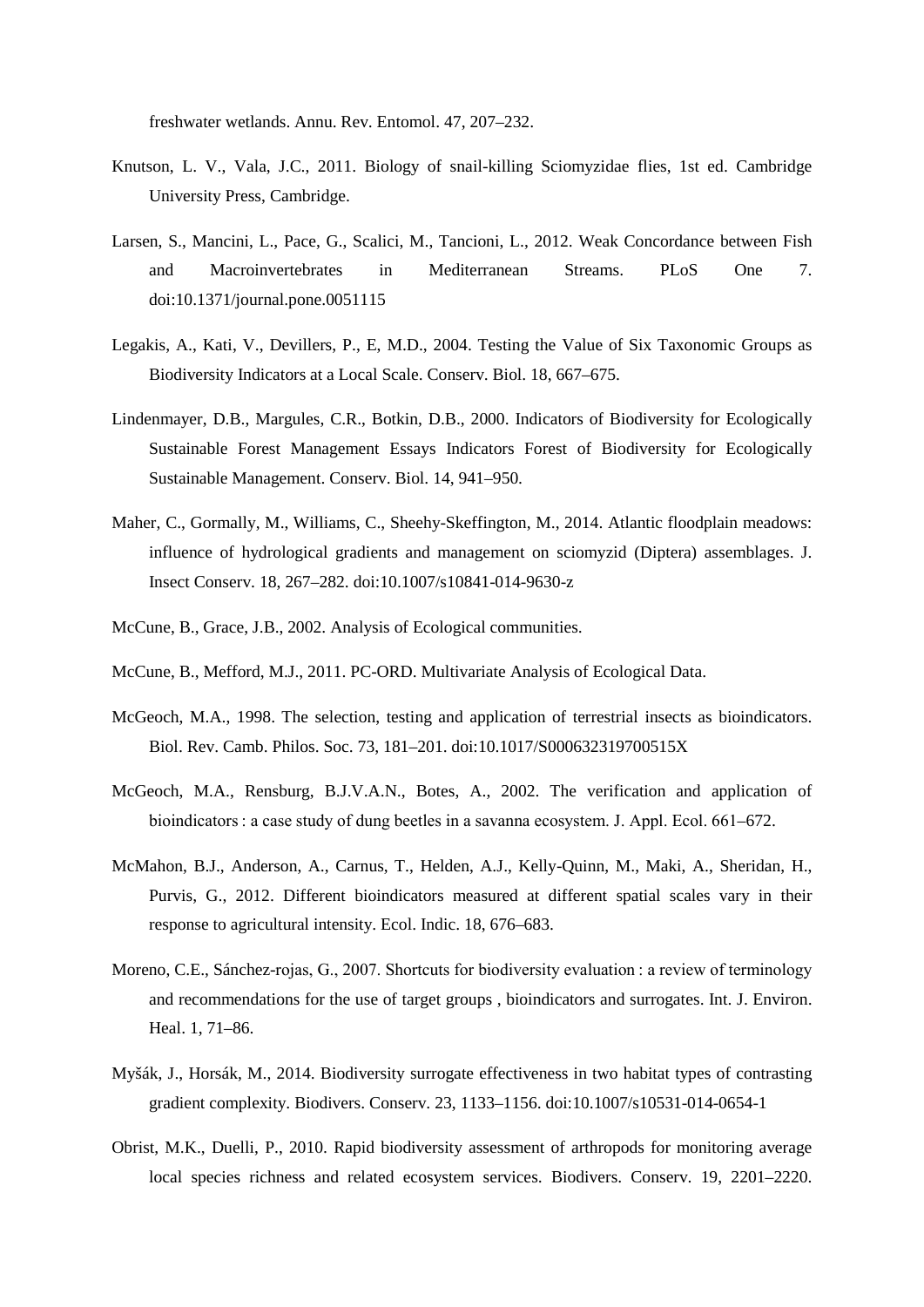doi:10.1007/s10531-010-9832-y

- Oertli, S., Müller, A., Steiner, D., Breitenstein, A., Dorn, S., 2005. Cross-taxon congruence of species diversity and community similarity among three insect taxa in a mosaic landscape. Biol. Conserv. 126, 195–205. doi:10.1016/j.biocon.2005.05.014
- Oliver, I., Beattie, A.J., 1996a. Invertebarte Morphosecies as Surrogates for Species: A Case Study. Conserv. Biol. 10, 99–109.
- Oliver, I., Beattie, A.J., 1996b. Designing a Cost-Effective Invertebrate Survey : A Test of Methods for Rapid Assessment of Biodiversity. Ecol. Appl. 6, 594–607.
- Oliver, I., Beattie, A.J., 1993a. A possibe method for the Rapid Assessment of Biodiversity. Conserv. Biol. 7, 562–568.
- Oliver, I., Beattie, A.J., 1993b. A Possible Method for the Rapid Assessment of Biodiversity. Conserv. Biol. 7, 562–568. doi:10.1046/j.1523-1739.1993.07030562.x
- Oosterbroek, P., 2007. The European Families of Diptera: Identification, diagnosis, biology, 1st ed. KNNV, Netherlands.
- Paoletti, M.G., 1999. Using bioindicators based on biodiversity to assess landscape sustainability. Agric. Ecosyst. Environ. 74, 1–18. doi:10.1016/S0167-8809(99)00027-4
- Paszkowski, C.A., Tonn, W.M., 2000. Community concordance between the fish and aquatic birds of lakes in northern Alberta , Canada : the relative importance of environmental and biotic factors. Freshw. Biol. 421–437.
- Pawar, S.S., Birand, A.C., Ahmed, M.F., Sengupta, S., Raman, T.R.S., 2007. Conservation biogeography in North-east India : hierarchical analysis of cross-taxon distributional congruence. Divers. Distrib. 13, 53–65. doi:10.1111/j.1472-4642.2006.00298.x
- Prendergast, J.R., 1997. Species richness covariance in higher taxa : empirical tests of the biodiversity indicator concept. Ecography (Cop.). 210–217.
- Ricarte, A., Ángeles Marcos-García, M., Moreno, C.E., 2011. Assessing the effects of vegetation type on hoverfly (Diptera: Syrphidae) diversity in a Mediterranean landscape: implications for conservation. J. Insect Conserv. 15, 865–877. doi:10.1007/s10841-011-9384-9
- Rooney, R.C., Azeria, E.T., 2015. The strength of cross-taxon congruence in species composition varies with the size of regional species pools and the intensity of human disturbance. J. Biogeogr. 439–451. doi:10.1111/jbi.12400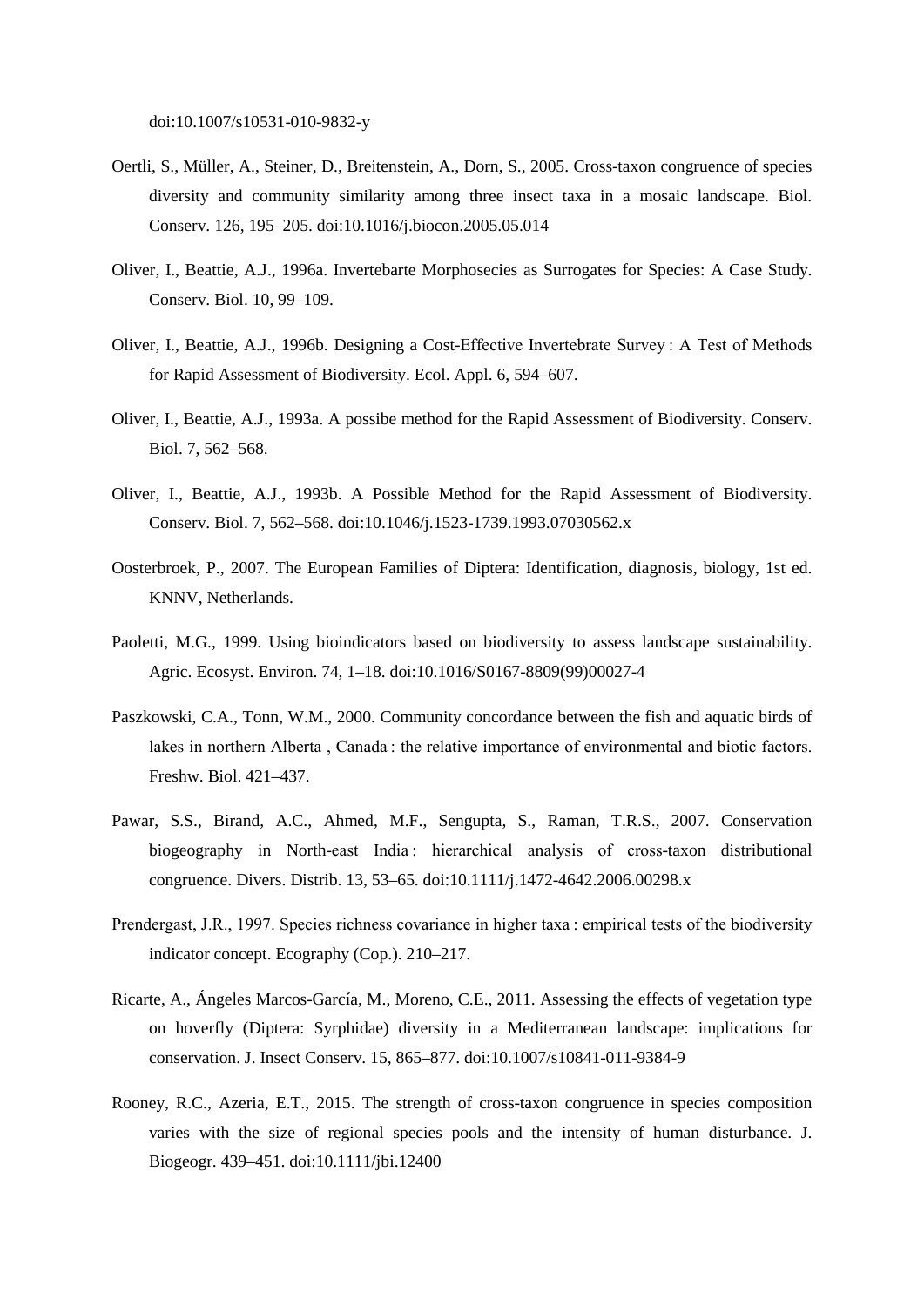- Rooney, R.C., Bayley, S.E., 2012. Community congruence of plants , invertebrates and birds in natural and constructed shallow open-water wetlands : Do we need to monitor multiple assemblages ? Ecol. Indic. 20, 42–50. doi:10.1016/j.ecolind.2011.11.029
- Rozkošný, R., 1987. A review of the Palaearctic sciomyzidae (Diptera). Folia Facultatis Scientiarium Naturalium Universitatis Purkynianae Brunensis Biologia.
- Ryder, C., Moran, J., McDonnell, R., Gormally, M.J., 2005. Conservation implications of grazing practices on the plant and dipteran communities of a turlough in Co . Mayo , Ireland. Biodivers. Conserv. 187–204.
- Sommaggio, D., 1999. Syrphidae: can they be used as environmental bioindicators? Agric. Ecosyst. Environ. 74, 343–356. doi:10.1016/S0167-8809(99)00042-0
- Speight, M.C.D., 1986. Criteria for the Selection of Insects to be used as Bio-indicators in Nature Conservation Research, in: 3rd European Congress of Entomology. Amsterdam, pp. 485–488.
- Su, J.C., Debinski, D.M., Jakubauskas, M.E., Kindscher, K., 2004. Beyond Species Richness : Community Similarity as a Measure of Cross-Taxon Congruence for Coarse-Filter Conservation. Conserv. Biol. 18, 167–173.
- Sutherland, J.P., Sullivan, M.S., Poppy, G.M., 2001. Distribution and abundance of aphidophagous hoverflies (Diptera: Syrphidae) in wildflower patches and field margin habitats. Agric. For. Entomol. 3, 57–64. doi:10.1046/j.1461-9563.2001.00090.x
- Thorsten-Krell, F., 2004. Parataxonomy vs . taxonomy in biodiversity studies pitfalls and applicability of " morphospecies " sorting. Biodivers. Conserv. 795–812.
- Townes, H., 1972. A lightweight Malaise trap. Entomol. News 239–249.
- Unwin, T.M., 1981. A key to the Families of British Diptera. Field Studies Council.
- Vala, J.-C., 1989. Diptères Sciomyzidae Euro-Méditerranéens. Fédération Française des scoiétés de sciences naturelles.
- Ward, D.F., Stanley, M.C., 2004. The value of RTUs and parataxonomy versus taxonomic species. New Zeal. Entomol. 9, 3–9.
- Weaver, J.C., 1995. Indicator Species and Scale of Observation. Conserv. Biol. 9, 939–942.
- Williams, C.D., Gormally, M.J., Knutson, L. V., 2010. Very high population estimates and limited movement of snail-killing flies (Diptera: Sciomyzidae) on an irish turlough (Temporary Lake). Biol. Environ. 110, 81–94. doi:10.3318/BIOE.2010.110.2.81